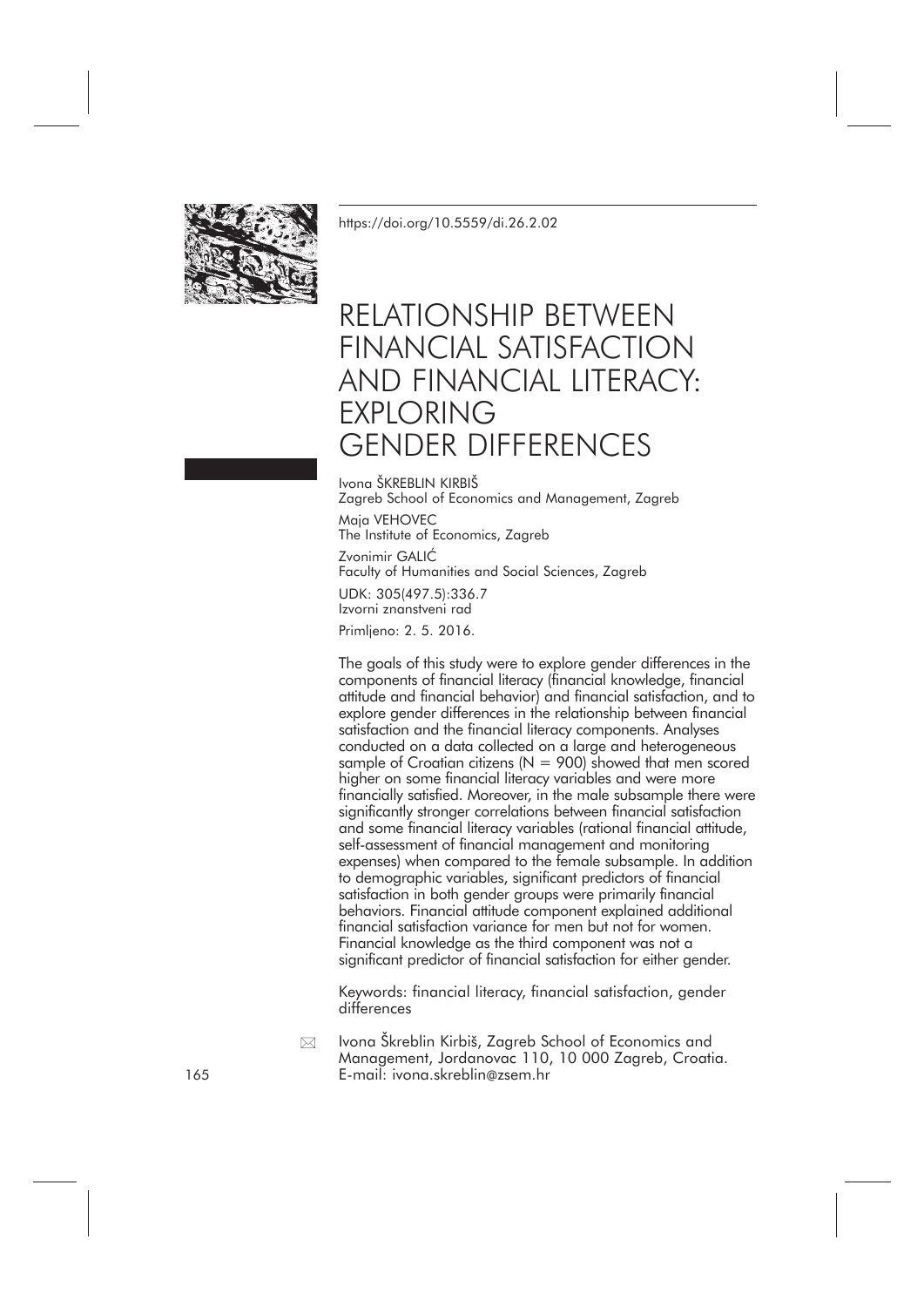### **INTRODUCTION**

According to the International Network on Financial Education by OECD, financial literacy is "a combination of awareness, knowledge, skill, attitude and behavior necessary to make sound financial decisions and ultimately achieve individual financial wellbeing" (OECD INFE, 2011, p. 3). During the last decade, there has been a growing body of literature on financial literacy issues. Especially important seems to be the work by Lusardi and Mitchell (see Lusardi & Mitchell, 2014 for an overview) who introduced measures of financial literacy, compared different social groups on them and demonstrated the effects of financial literacy on important economic behaviors. Their work showed that financial literacy is generally low at the population level with some social groups more vulnerable to financial illiteracy. For example, lower levels of financial literacy were observed for women than for men, for young and old in comparison to middle-aged, and for those with lower educational attainment in comparison to the better educated. More importantly, Lusardi and Mitchell (2014) demonstrated that financial literacy is important in economic decisions and showed how costly it is to be financially ignorant. For example, lower levels of financial literacy were related to less frequent saving and retirement planning, more costly mortgages and more often high cost borrowing. Similarly, using two samples of participants from the Netherlands, van Rooij, Lusardi, and Alessie (2011) found that participants who were less financially literate were also less likely to plan and think about their financial future.

This topic has recently been explored in Croatia also (Škreblin Kirbiš, Tomić, & Vehovec, 2011; Vehovec, Rajh, & Škreblin Kirbiš, 2015). Results of the latter study, which used the OECD methodology for the measurement of financial literacy, revealed less than satisfying levels of financial literacy among Croatian citizens. Financial literacy levels were significantly related to demographic variables. For example, lower levels of financial literacy were observed among respondents who were less educated, had lower household income, lived in rural areas, and were unemployed at the moment the study was conducted. An interesting pattern of results was observed related to the participants' gender. On the one hand, the gender difference in the financial knowledge component of financial literacy was in favor of men. On the other hand, there were no significant gender differences in the attitude and behavior components. These results were somewhat different from Atkinson and Messy (2012), who conducted an international comparison of financial literacy. They found gender differences in financial knowledge and the attitudinal compo-166 nent of financial literacy with males being more knowledge-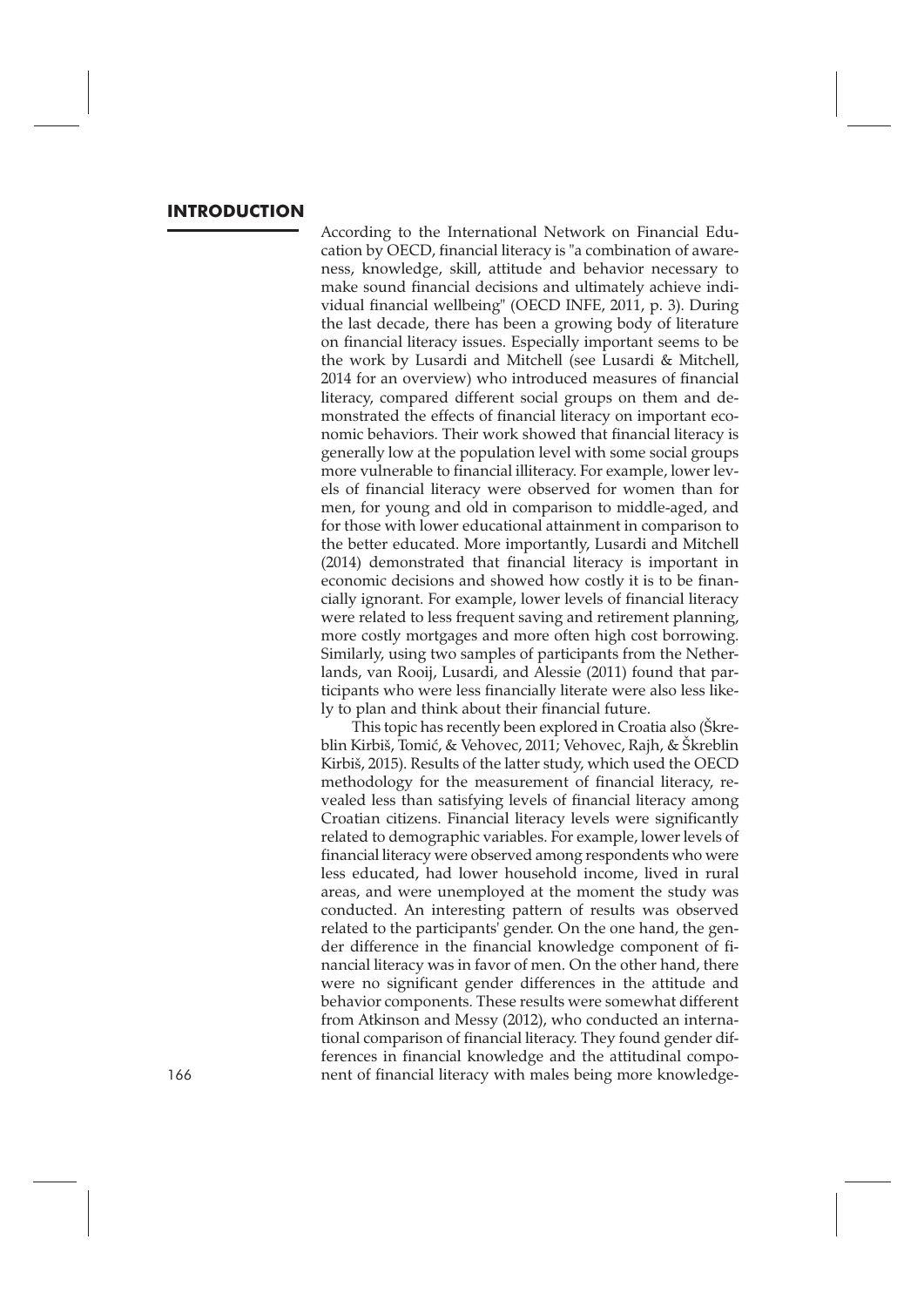ŠKREBLIN-KIRBIŠ, I., VEHOVEC, M., GALIĆ, Z.: RELATIONSHIP BETWEEN... able but females reporting a more rational financial attitude. They also did not find consistent gender differences in the behavioral component of financial literacy across countries.

The objective of this study was to contribute to the financial literacy literature by exploring gender differences in the components of financial literacy, financial satisfaction and the possible moderating effect of gender on the relationship between financial literacy and financial satisfaction in a sample of Croatian participants.

More precisely, with our study we wanted to respond to three research questions:

- (1) Do men and women differ in the components of financial literacy as defined by the OECD (i.e., financial knowledge, financial attitudes, and financial behavior)?
- (2) Are there gender differences in financial satisfaction?
- (3) Are the components of financial literacy differently related to financial satisfaction in two gender groups?

#### **LITERATURE REVIEW AND HYPOTHESIS**

Literature review on financial literacy generally reveals lower levels of financial literacy among females. According to Lusardi and Mitchell (2014), women have significantly lower levels of financial literacy than men, and they chose the "do not know" response much more often than men. Also, the results of research conducted by Cheng, Lin, and Liu (2011) indicated that women on average paid higher costs on loans than men. The authors attributed this gender difference to the differences in behavior, as women were less likely to search for the lowest interest rate. Mahdavi and Horton (2014), using a large sample of graduates from a prestigious liberal college in the US, concluded that the level of financial literacy even among highly educated women was quite low. In accordance with this literature review, we advanced the following hypothesis:

Hypothesis 1:

Men are more financially literate than women.

Even though the research results listed above pointed out lower levels of financial literacy among women, there has been no agreement about what factors contribute to the gender differences. Fonseca, Mullen, Zamarro, and Zissimopoulos (2012) investigated financial literacy and financial decision making among couples with the focus on gender differences. They confirmed lower financial literacy among women and found a positive correlation between the frequency of financial decision making and financial literacy only for men. They 167 found little support for household financial decision's spe-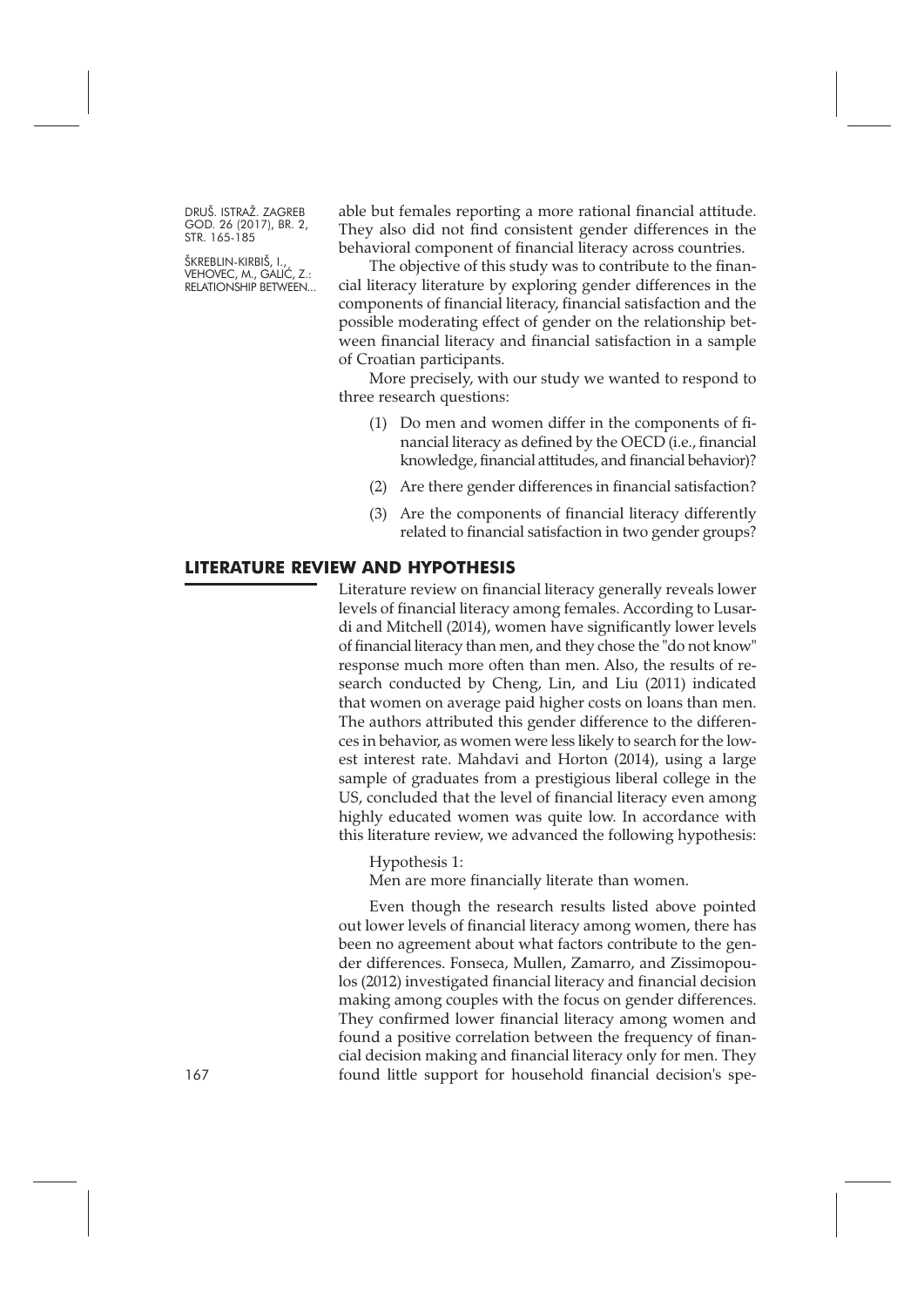ŠKREBLIN-KIRBIŠ, I., VEHOVEC, M., GALIĆ, Z.: RELATIONSHIP BETWEEN... cialization by gender as a possible mechanism underlying the gender differences in financial literacy. Hsu (2011) underlined that gender differences in financial literacy were the result of specialization within the household with females' late adoption of the financial knowledge and skills. Recent work by Farrell, Fry, and Risse (2016) explained women's personal finance behavior with financial self-efficacy – self-perceived ability to deal with financial matters. Women with higher self-efficacy were more likely to use financial products that were forward thinking (e.g., investment, mortgage or savings) than women with lower self-efficacy who tended to use financial products related to debt (e.g., credit card or loan).

While financial literacy can be assessed both objectively and subjectively, financial satisfaction is subjective by definition. Financial satisfaction can be defined as satisfaction with one's current financial situation and it is considered to be a sub-component of general wellbeing (Joo & Grable, 2004; Murphy, 2013; Gerrans, Speelman, & Campitelli, 2014). It is usually measured with a single broad question such as "How satisfied are you with your current financial situation?" or with several specific questions such as "How satisfied are you with your savings?" or "How satisfied are you with your assets?". Plagnol (2011) showed that the major determinant of financial satisfaction is income, whose influence on financial satisfaction was mediated through personal financial aspirations. Financial satisfaction is an important concept for the development of the society, as it was shown to be related to consumer choice, job productivity, marital stress and social choice (Joo & Grable, 2004).

As far as gender differences in financial satisfaction are concerned, a study by Hira and Mugenda (2000) showed that, in comparison to men, women less often reported that their financial situation was better than that of others at the same socioeconomic level. Women were also less satisfied with their ability to handle financial emergencies and their ability to meet long-term goals, and more dissatisfied with their current financial situation. At the same moment, women were more likely than men to be satisfied with their savings. This study also reported inconsistencies between women's financial perceptions and behaviors, which is why the authors proposed the development of financial education programs designed specifically for men and women. Power and Hira's (2004) study on retiree financial satisfaction also reported higher financial satisfaction among men than among women. In sum, though there are some inconsistencies, literature generally reports larger levels of financial satisfaction among men. In accordance with this, our second expectation regarding our study was: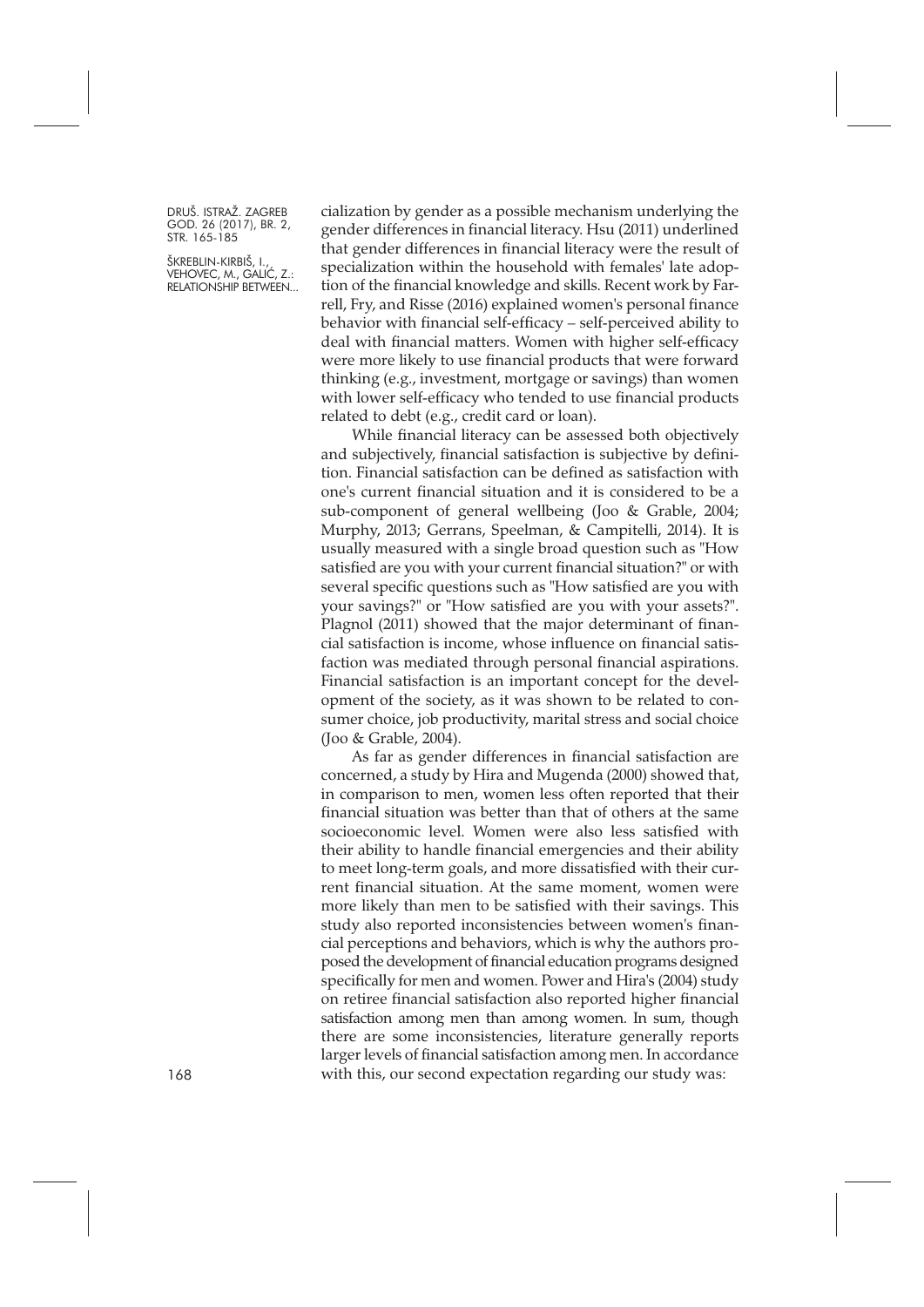ŠKREBLIN-KIRBIŠ, I., VEHOVEC, M., GALIĆ, Z.: RELATIONSHIP BETWEEN... Hypothesis 2: Men are more financially satisfied than woman.

Regarding the relationship between financial literacy and financial satisfaction, existing literature generally assumes a positive relationship between the two, even though it was not always direct and was observed to be somewhat different for men and women. Murphy (2013) analyzed the relationship between financial literacy and several psychosocial variables (financial satisfaction, hopelessness and religiosity) in the 50+ age cohort. He found a low positive correlation between financial knowledge and financial satisfaction. A possible explanation for this correlation is that greater financial literacy improves financial satisfaction by helping individuals to develop the skills necessary to deal with their financial matters. Guven (2012) showed that happiness affected financial behavior in a way that happier people saved more, spent less, had lower marginal propensity to consume, and were more future oriented.

A study by Hira and Loibl (2005) showed that employer- -based education in financial literacy can improve satisfaction with one's workplace. In their study, the workplace-based financial education stimulated financial literacy and resulted in higher expectations regarding future financial situation and higher workplace satisfaction. Financial literacy as a significant determinant of consumer satisfaction was also reported in a nationwide credit card user survey in Turkey (Akin, Aysan, Ozcelik, & Yildiran, 2012). Akin et al. found that people who had more financial knowledge and used it when dealing with financial matters reported fewer financial problems. Additionally, financial behaviors related to lower satisfaction of credit card users were unnecessary shopping and credit card delinquency. Another significant determinant of satisfaction was education, while gender, marital status and age were not significant. Robb, Babiarz, and Woodyard (2012) focused on the analysis of demand for personal financial advice in relationship with financial knowledge, satisfaction and confidence. They found that higher objective and subjective financial knowledge and financial satisfaction were associated with using more financial advice in general. Specifically, financial knowledge and satisfaction were positively related to seeking advice about saving, investment and tax planning, while a negative relationship was found for seeking advice about debt.

The effect of financial literacy on financial satisfaction was also explored in Malaysia: Ali, Rahman, and Bakar (2015) reported that financial planning was an important determinant 169 of financial satisfaction. Financial knowledge and the attitude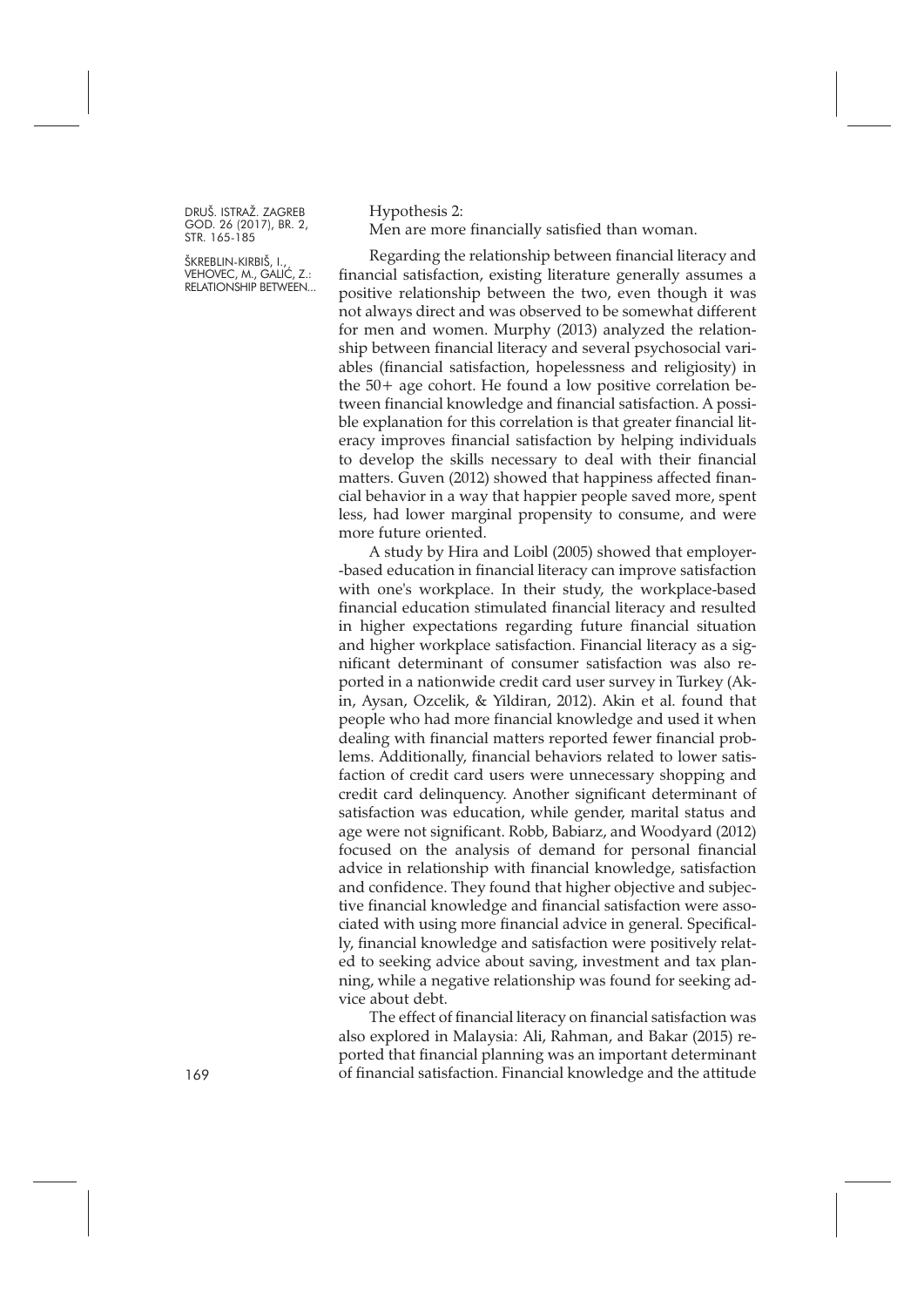ŠKREBLIN-KIRBIŠ, I., VEHOVEC, M., GALIĆ, Z.: RELATIONSHIP BETWEEN... towards money were significant antecedents of financial planning. The relationship of financial knowledge and the attitude towards money on financial satisfaction was completely mediated through financial planning. Joo and Grable (2004) proposed a comprehensive model of financial satisfaction determinants. In testing the model the most important determinant of financial satisfaction was financial behavior, followed by financial stress and self-assessed financial knowledge. Those who engaged in more rational financial behaviors experienced less financial stress and those who reported higher financial knowledge were more financially satisfied. Based on the results of their study, the authors concluded that the single best method for improving financial satisfaction was education directed at improving financial behaviors.

The literature review suggests that there is an unquestionable relationship between financial literacy and financial satisfaction. However, the literature on gender differences in the relationship between financial literacy and financial satisfaction seems scarce. Gerrans et al. (2014) explored the relationship between personal financial wellness and personal wellbeing with a focus on financial literacy. The authors found that men ranked higher on financial knowledge and financial satisfaction, while women were better on personal wellbeing, defined as subjective overall assessment of life. For females, the main source of their financial satisfaction was financial status (defined as household income, assets and debt) and for males, it was financial knowledge. There was no relationship between financial knowledge and financial satisfaction for females. The authors also found that financial satisfaction was more important for women's personal wellbeing than for men's personal wellbeing. In our study, we wanted to explore the potential moderating effect of gender on the relationship between financial literacy components and financial satisfaction. Considering the scarcity of research, we had no clear expectations about the exact nature of the relationship, but formulated a research question.

Research Question 1:

Is the relationship between the financial literacy components and financial satisfaction different for men and women?

In sum, from the literature review presented, it seems that there is evidence for gender differences in both financial literacy and financial satisfaction. It is also clear that there is a positive relationship between some financial literacy variables and financial satisfaction even though this effect is not always direct and varies by gender. In this research, we wanted to go one step further and determine which financial literacy vari-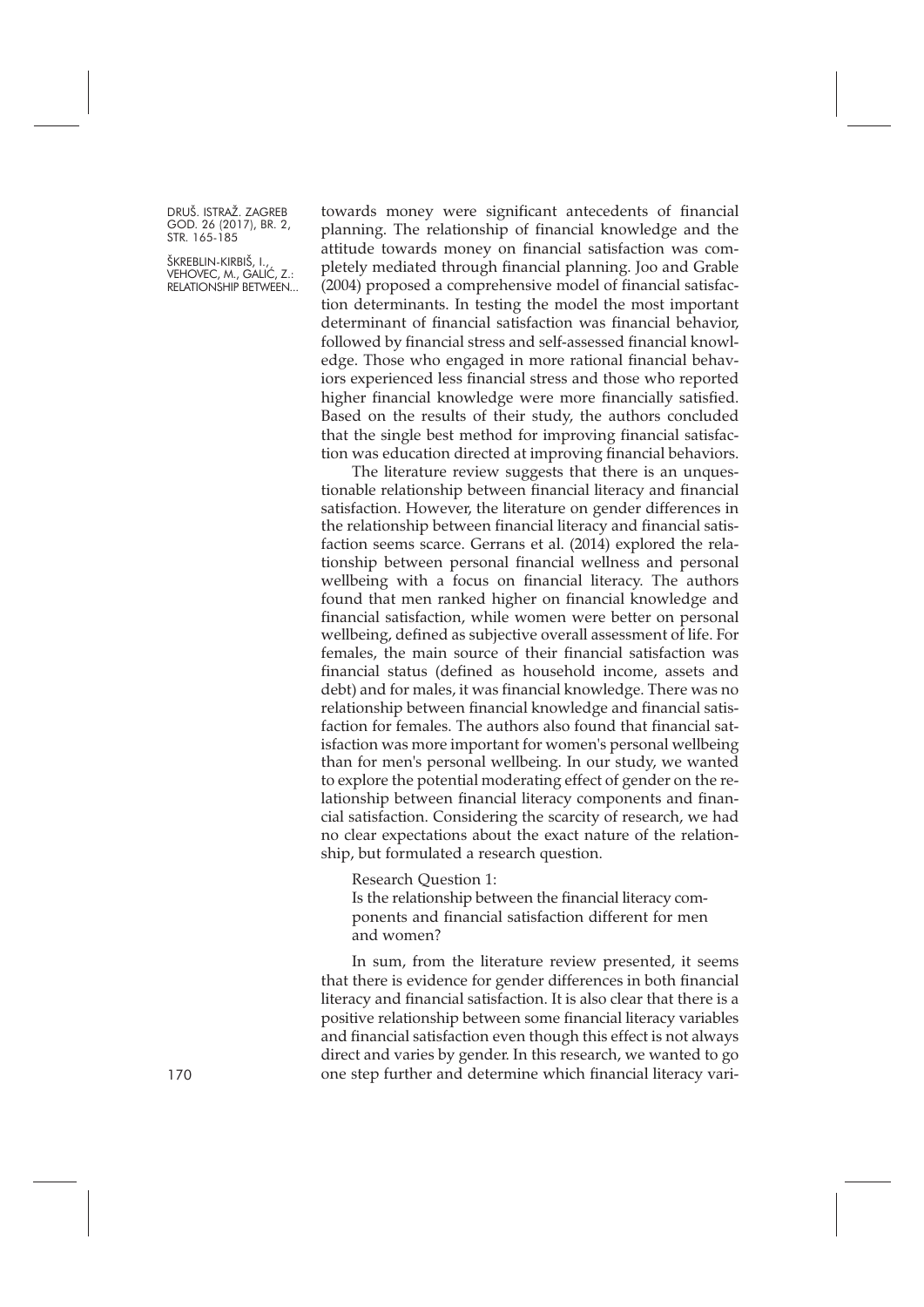ables are related to financial satisfaction the most and to explore gender differences in this relationship (Figure 1). O FIGURE 1 Research model in this study



#### **METHODOLOGY**

#### **Participants**

The total sample included 900 people between 18 and 65 years of age from all over Croatia. There were 300 participants in each of the European Commission's Nomenclature of Territorial Units for Statistics 2 region (according to the division valid from 2007 to 2012: Northwest Croatia, Central Eastern Croatia, Adriatic Croatia) recruited to be representative of the Croatian population in terms of age and gender. Comparison of the sample with the Croatian population regarding gender and age composition is presented in Table 1. The average respondent is 42.48 years old (*SD* = 13.51), has a high school degree ( $M = 2.20$ ;  $SD = 0.57$ ) and has a household income between 5001 HRK and 8000 HRK (*M* = 4.59; *SD* = 2.02).

| $\supset$ TABLE 1<br>Comparison of the                                        |           |                                           | Population $(\%)$                    | Sample $(\%)$                        |
|-------------------------------------------------------------------------------|-----------|-------------------------------------------|--------------------------------------|--------------------------------------|
| Croatian population<br>and the sample<br>according to gender<br>and age group | Gender    | Males<br>Females                          | 49.8<br>50.2                         | 49<br>51                             |
| (percentages)                                                                 | Age group | 18-24<br>25-34<br>35-44<br>45-54<br>55-65 | 13.0<br>21.1<br>20.7<br>22.7<br>22.4 | 12.8<br>20.8<br>20.6<br>23.0<br>22.9 |

#### **Procedure**

The data were collected through a telephone survey. A market research agency collected the data using the CATI (Computer Assisted Telephone Interviewing) method with 25% of each interviewer's interview being controlled. The telephone interview lasted for about 15 minutes. From those who agreed to participate in the study, 30.1% completed the whole question-171 naire.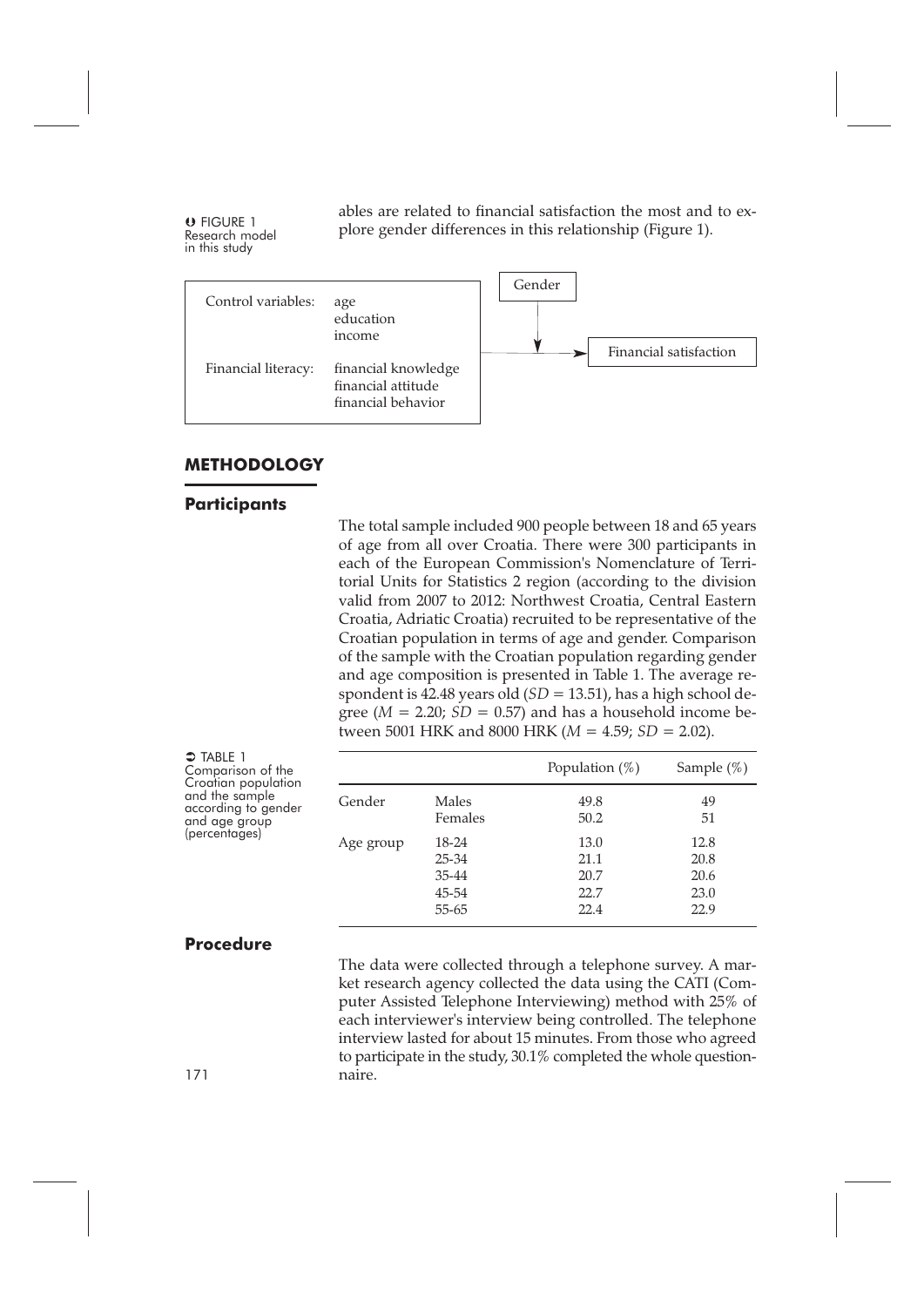#### **Measures**

The questionnaire was tailored to national conditions based on the OECD methodology for financial literacy measurement with some additional questions and some variation in composite variables (OECD INFE, 2011).

*Financial literacy measure* had three components: (a) financial knowledge, (b) financial attitude, and (c) financial behavior.

*Financial knowledge* scale consisted of seven questions. The questions covered knowledge of the discounted value of mo-ney, simple and compounded interest account, risk and return on investment, inflation and the diversification of savings. A sample item was "You lend 100 HRK to a friend one evening and he gives you 100 HRK back the next day. How much interest has he paid on this loan?". The full list of knowledge questions can be found in Atkinson and Messy (2012) and Vehovec et al. (2015). The score on the knowledge components was calcula-ted as the sum of correct responses. Cronbach's alpha for the scale is 0.42 (0.41 for men and 0.41 for women).

The *financial attitude* component of financial literacy consisted of three different attitudes: rational financial attitude, self-assessed financial management and risk tendency. Rational financial attitude was composed of three statements that indicate the rational financial position aimed at planning the future and a more careful attitude toward money, with a higher score meaning a more rational financial attitude. Participants had to rate to what extent they agreed  $(1 -$ "I completely disagree", – "I completely agree") with the following statements:

- "Money is there to be spent."
- "I find it more satisfying to spend money than to save it for the long term."
- "I tend to live for today and let tomorrow take care of itself".

The total score was calculated as a mean score of reversely coded responses. Cronbach's alpha for the scale is 0.43 (0.45 for men and 0.41 for women).

Self-assessed financial management scale consisted of four items that are self-assessments of the participant's financial management skill. A higher score points to better self-assessed financial management skills. The question was formulated as follows: "On a scale of 1 to 5, where 1 is not good at all, and 5 is very good, how would you rate yourself on each of the following areas of financial management…

- keeping track of your money?

- making ends meet?
- shopping around to get the best financial product such as loans or insurance rates?
- 172 staying informed about financial issues?"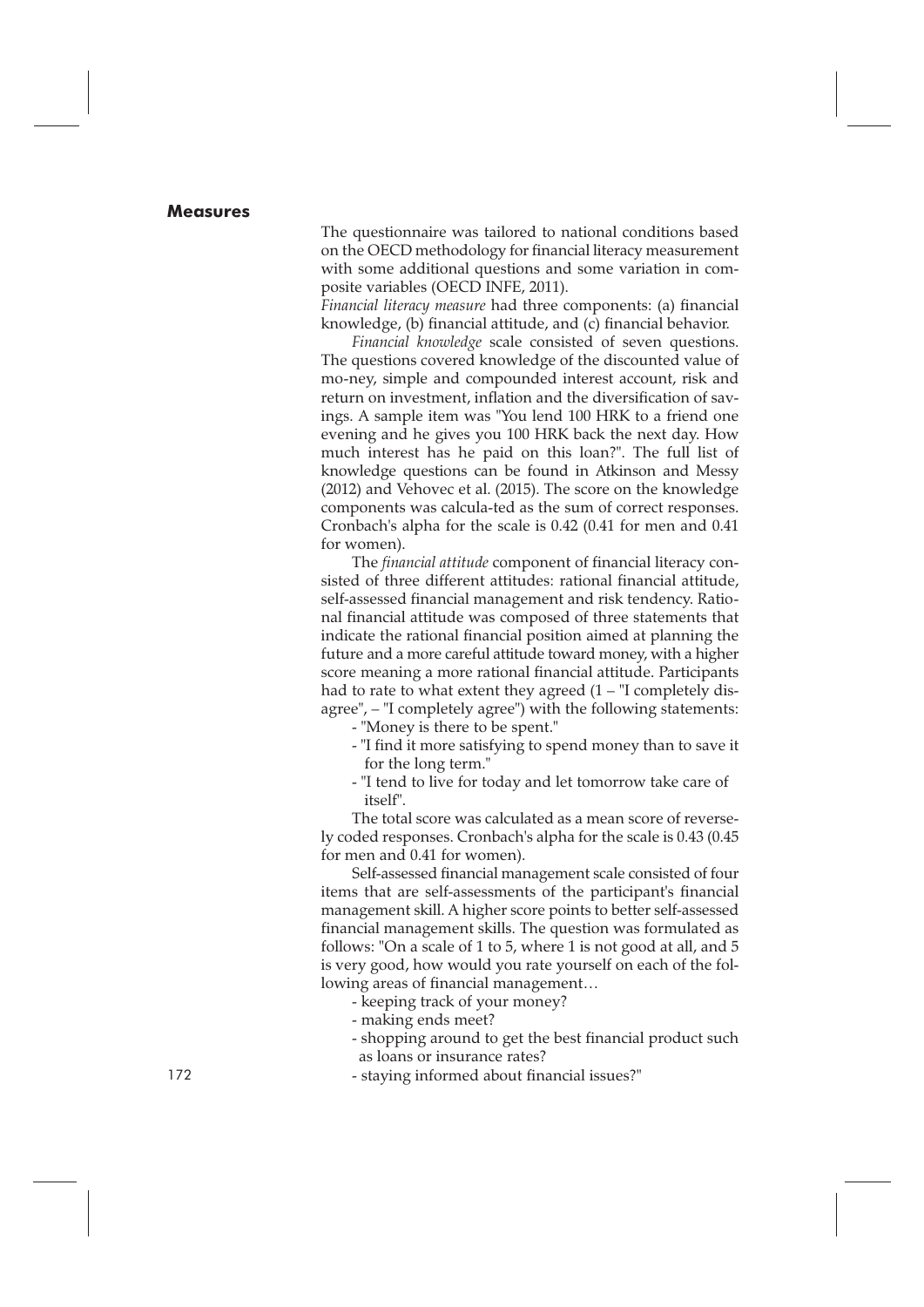ŠKREBLIN-KIRBIŠ, I., VEHOVEC, M., GALIĆ, Z.: RELATIONSHIP BETWEEN...

The total score was calculated as a mean score of the listed items. Cronbach's alpha for the scale is 0.55 (0.58 for males and 0.52 for females).

Risk tendency was measured by a single item and it refers to a participant's readiness to risk some of their money when saving or making an investment, with a higher score meaning a higher risk propensity ("I am prepared to risk some of my own money when saving or making an investment."). Participants had to rate to what extent they agreed  $(1 - com$ pletely disagree, 5 – completely agree).

*Financial behavior*, as the third financial literacy component, consisted of five behaviors: saving, investment, overdraft, shopping around and monitoring expenses. Saving was measured with two items, with a higher score implying saving in any way and being able to cover living expenses for a longer time. Two items were formulated as follows:

"In the past 12 months have you been [personally] saving money in any of the following ways: a) Saving cash at home or in your wallet; b) Building up a balance of money in your bank account, saving cash at home or in a wallet; c) Paying money into a savings account; d) Giving money to family to save on your behalf.

"If you lost your main source of income, how long could you continue to cover living expenses, without borrowing any money? a) Less than a week; b) At least a week, but not one month; c) At least one month, but not three months; d) At least three months, but not six months; e) More than six months."

We combined the two variables into a single score in order to get one saving indicator. The combined saving variable was coded as follows: 0 – does not save in any way and could not cover living expenses for 3 months; 1 – does not save in any way but could cover living expenses for 3 months or more / does save in at least one way but could not cover living expenses for 3 months; 2 – does save in at least one way and could cover living expenses for 3 months or more.

Investment behavior was assessed with the same question as saving behavior with a focus on specific answers: "In the past 12 months have you been [personally] saving money in any of the following ways: a) Buying financial investment products, other than pension funds [give examples such as bonds, investment trusts, stocks and shares]; b) Or in some other way (i.e. buying a real estate)".

The answers were coded as follows: 0 – no investment of such kind; 1 – at least one kind of investment.

The question measuring shopping around reads as follows: "Which of the following statements best describes how 173 you last chose a financial product?" with possible answers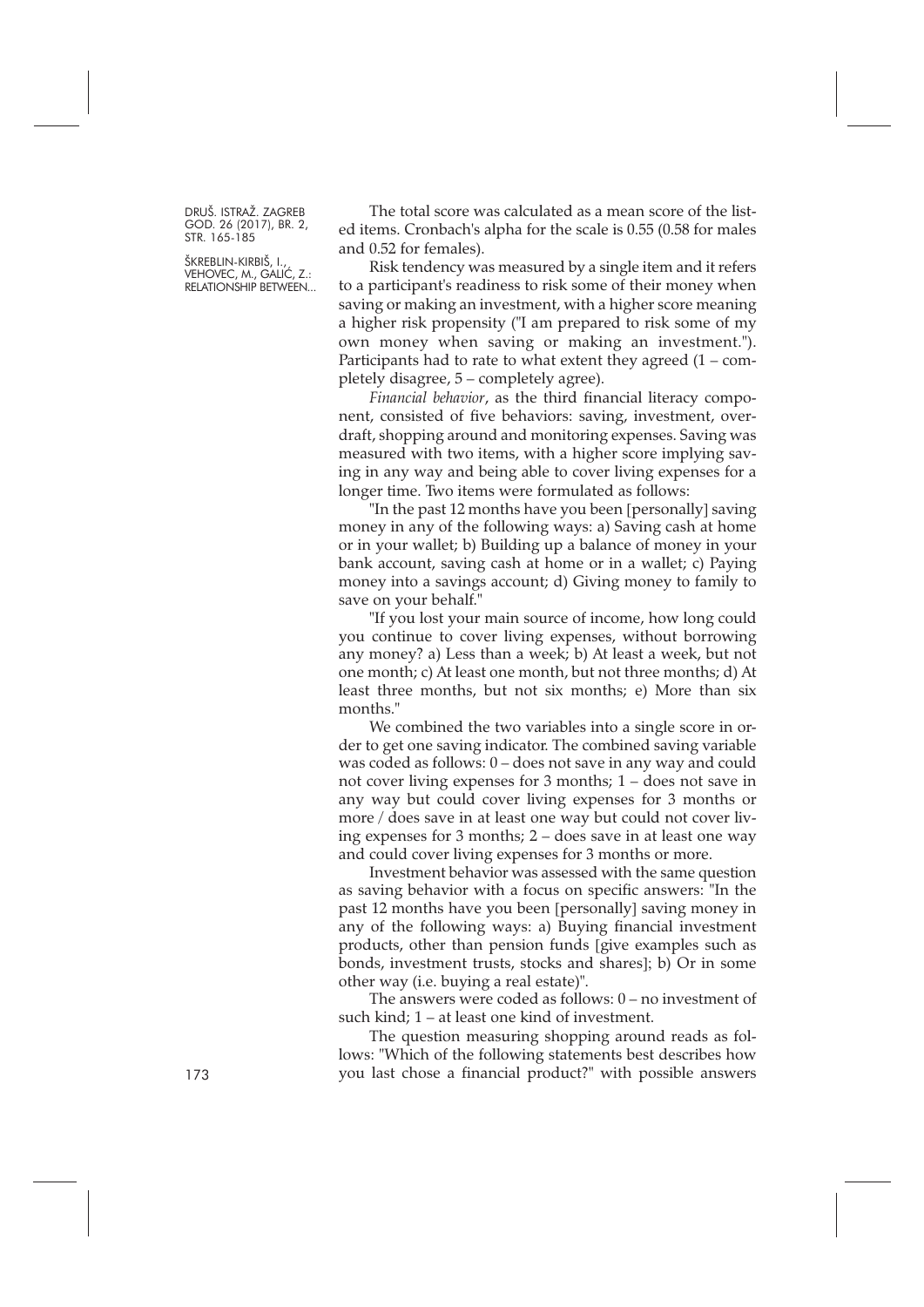ŠKREBLIN-KIRBIŠ, I., VEHOVEC, M., GALIĆ, Z.: RELATIONSHIP BETWEEN... being a) I considered several products from different companies before making my decision; b) I considered the various products from one company; c) I didn't consider any other products at all; d) I looked around but there were no other products to consider."

The variable was coded as follows: 1 – no consideration of other products before making a decision (answer c), 2 – consideration of other products before making a decision (answers a, b and d).

A higher score on overdraft implies being overdrawn on one's day to day bank account more often. The question was formulated as follows: "How often have you been overdrawn on your day to day bank account in the last 12 months?" with possible answers being 1 – never, 2 – sometimes, and 3 – continually.

Monitoring expenses was measured through the question: "Which ONE of the following best describes the extent to which you personally monitor your regular expenses?" with possible answers being 1 – I don't keep an eye on expenses at all, 2 – I keep my eye on expenses a bit, 3 – Without keeping written records, I keep a fairly close eye on expenses, 4 – I use written records to keep a close eye on expenses.

*Financial satisfaction* was measured with a single item: "Overall, thinking of your assets, debts and savings, how satisfied are you with your current personal financial condition?". The response scale ranged between 1 (not at all satisfied) and 5 (extremely satisfied).

*Demographic variables* used in this survey were gender, age, education and income. Gender was coded as follows: 1 – male and 2 – female. Age was measured in years. Education was coded as follows: 1 – elementary school degree or less, 2 – secondary school degree and 3 – university degree or higher. Income was assessed with the item: "Could you please tell me your average monthly household income (HRK)"? Possible answers were: 1 – up to 2000, 2 – 2001-3500, 3 – 3501-5000, 4 – 5001-6500, 5 – 6501-8000, 6 – 8001-10000 7 – 10000-15000, 8 – 15001-20000, 9 – more than 20000.

#### **Data analyses**

Gender differences in financial literacy and financial satisfaction were tested using the t-test for independent samples. Correlations between financial literacy, financial satisfaction and demographic variables were quantified with the Pearson correlation coefficient. Gender differences for correlations between financial satisfaction and financial literacy variables were tested using the Fisher r-to-z calculation. In order to explore the relationship between financial satisfaction and the components of financial literacy simultaneously (with age, educa-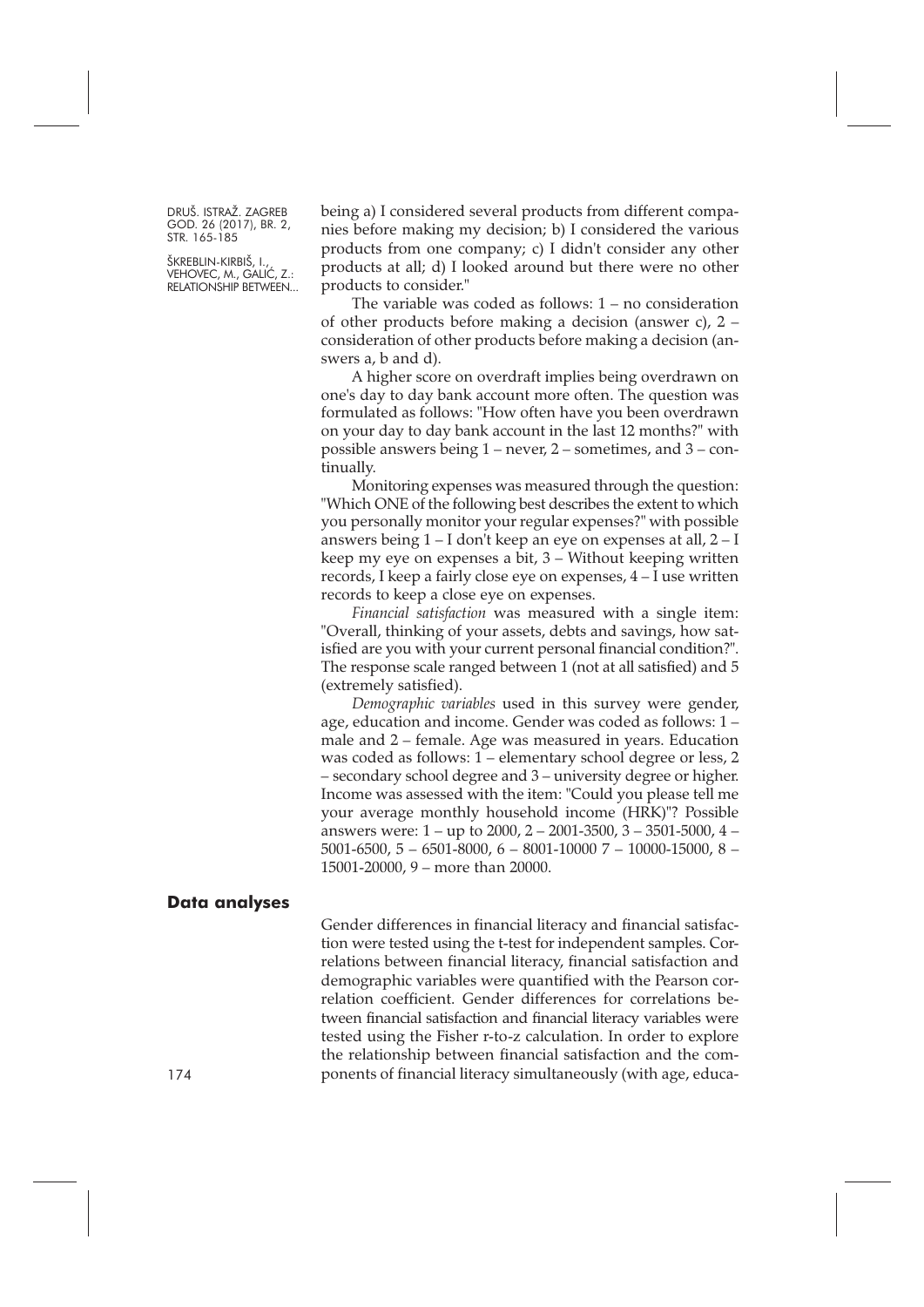ŠKREBLIN-KIRBIŠ, I., VEHOVEC, M., GALIĆ, Z.: RELATIONSHIP BETWEEN... tion and income as control variables) we used multiple linear regression analysis, the enter method, separately for each gender group. In the regression analyses, the criterion variable was financial satisfaction while predictor variables were entered in four blocks: one block of demographic variables and three blocks of financial literacy components – knowledge, attitudes and behaviors. The moderating effect of gender on the relationship between financial literacy and financial satisfaction using moderated multiple regression analysis has also been tested. Our data is purely correlational and does not allow conclusions about causality. However, the classification of financial satisfaction as a criterion variable is based on findings from cited research (Joo & Grable, 2004; Akin et al., 2012; Ali et al., 2015; Gerrans et al., 2014).

# **RESULTS AND DISCUSSION**

#### **Descriptive statistics and gender differences**

Descriptive statistics for the overall sample as well as for men and women separately is shown in Table 2. As far as the demographic variables are considered, the only significant difference was in average monthly household income, with men reporting higher income than women. Men and women in our sample did not differ significantly in age or education level.

Significant differences between genders were observed in each of the financial literacy components (i.e., knowledge, attitude and behavior), but not in all measured variables. In particular, there was a significant difference in financial knowledge with men scoring higher on the financial knowledge test than women. While men and women differed significantly in the self-assessment of their financial management (females reported better financial management skills than men), gender differences were not observed in rational financial attitude or tendency towards risk. When it comes to financial behavior, the pattern of differences was mixed. On the one hand, men invested more and used overdraft less often than women. On the other hand, women reported keeping a closer eye on their expenses than men. We did not observe significant gender differences in saving or shopping around.

Lower financial knowledge among women is quite consistently reported in literature (see Lusardi & Mitchell, 2007, 2011; Atkinson & Messy, 2012). Our results are less consistent with the literature related to the gender differences in the attitudinal and the behavioral component of financial literacy. In an international comparison of gender differences, Atkinson and Messy (2012) reported higher rational financial attitude among women than among men, and inconsistent gen-175 der differences across countries in financial behavior. In our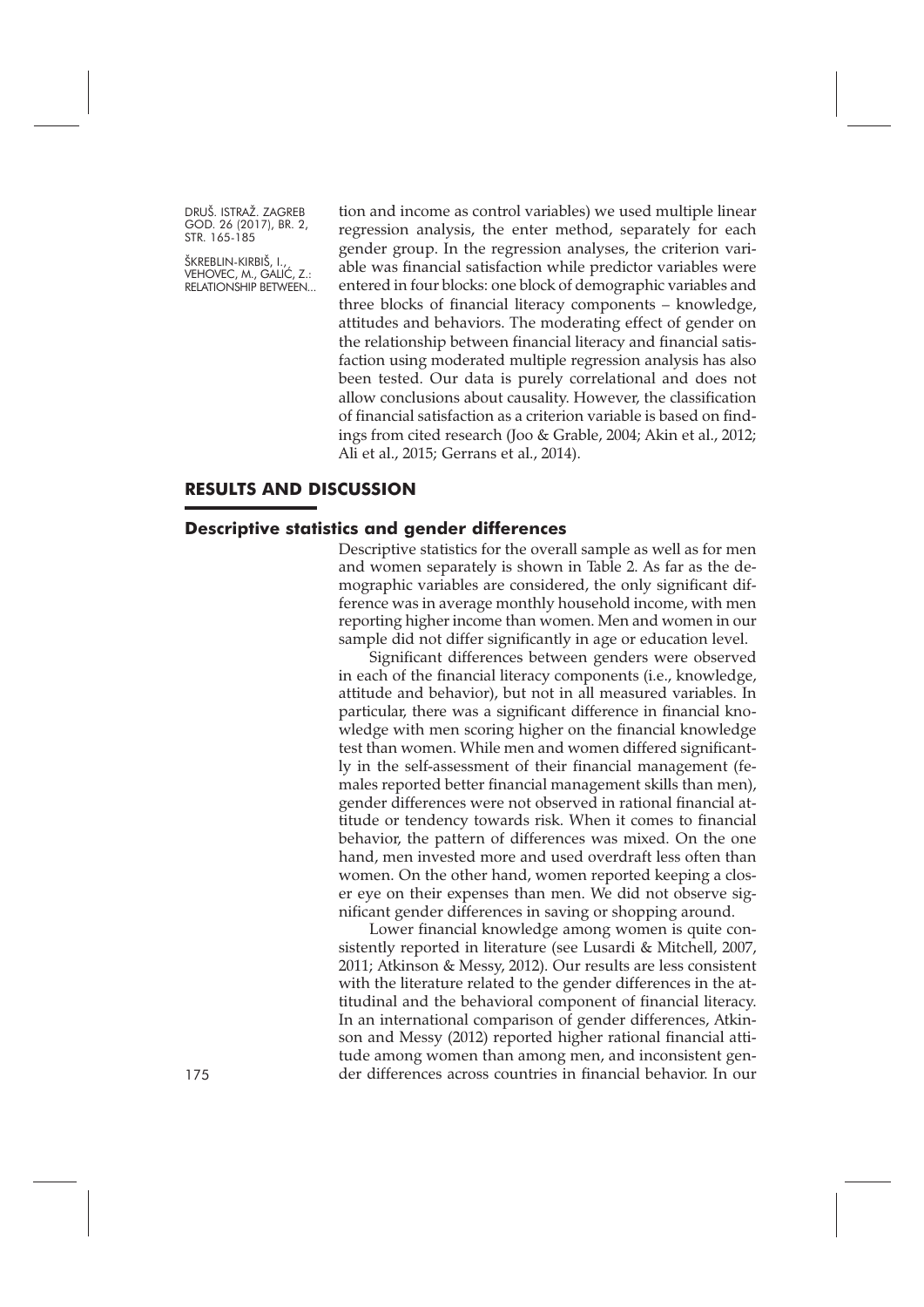ŠKREBLIN-KIRBIŠ, I., VEHOVEC, M., GALIĆ, Z.: RELATIONSHIP BETWEEN... study, women were shown to be less financially knowledgeable, invested less and used overdraft more often, which reveals them as a more vulnerable gender group when it comes to financial literacy. However, at the same time, there were aspects of financial literacy where women fared better than men: they assessed their own financial management skills better and monitored their expenses more closely than men. Therefore, we confirmed hypothesis 1 only partially.

| Variables              | Min-max | М     | Overall<br>sample<br>SD | M    | Males<br><i>SD</i> | М           | Females<br>SD | Gender<br>differences<br>$t$ (df)*, p |
|------------------------|---------|-------|-------------------------|------|--------------------|-------------|---------------|---------------------------------------|
| Demographic variables  |         |       |                         |      |                    |             |               |                                       |
| Age                    | 18-65   | 42.48 | 13.51 42.31             |      | 13.57              | 42.64 13.47 |               | 0.37(898), 0.71                       |
| Education group        | $1-3$   | 2.20  | 0.57                    | 2.22 | 0.54               | 2.18        | 0.60          | 1.29 (895), 0.20                      |
| Income group           | $1-10$  | 4.59  | 2.02                    | 4.90 | 1.96               | 4.31        | 2.04          | $4.03(754)$ , < 0.01                  |
| Financial literacy     |         |       |                         |      |                    |             |               |                                       |
| Knowledge              | $0 - 7$ | 4.93  | 1.41                    | 5.21 | 1.35               | 4.67        | 1.41          | $5.91(898)$ , < $0.01$                |
| Attitude               |         |       |                         |      |                    |             |               |                                       |
| Rational               |         |       |                         |      |                    |             |               |                                       |
| financial attitude     | 1-5     | 3.17  | 0.90                    | 3.13 | 0.91               | 3.20        | 0.88          | $1.11(879)$ , 0.27                    |
| Self-assessed fi-      |         |       |                         |      |                    |             |               |                                       |
| nancial management     | $1-5$   | 3.70  | 0.81                    | 3.62 | 0.82               | 3.78        | 0.89          | $2.89(866)$ , < $0.01$                |
| Risk tendency          | $1-5$   | 2.93  | 1.42                    | 3.02 | 1.42               | 2.85        | 1.42          | 1.73 (886), 0.08                      |
| <b>Behavior</b>        |         |       |                         |      |                    |             |               |                                       |
| Saving                 | $0 - 2$ | 1.09  | 0.78                    | 1.14 | 0.78               | 1.04        | 0.77          | $1.82(854)$ , 0.07                    |
| Investment             | $0 - 1$ | 0.11  | 0.31                    | 0.13 | 0.34               | 0.09        | 0.28          | $2.09(898)$ , < $0.05$                |
| Overdraft              | $1 - 3$ | 1.79  | 0.81                    | 1.71 | 0.79               | 1.86        | 0.82          | $2.90(877)$ , < 0.01                  |
| Shopping around        | $1-2$   | 1.68  | 0.47                    | 1.70 | 0.46               | 1.66        | 0.47          | 1.23 (827), 0.22                      |
| Monitoring expenses    | $1 - 4$ | 3.08  | 0.72                    | 2.98 | 0.74               | 3.18        | 0.70          | $4.12(896)$ , < $0.01$                |
| Financial satisfaction | $1-5$   | 3.12  | 1.08                    | 3.27 | 1.05               | 2.97        | 1.09          | $4.13(894)$ , < $0.01$                |

\* Degrees of freedom differed between the comparisons due to missing data.

**O** TABLE 2<br>Descriptive statistics for overall sample,<br>male and female<br>subsamples and<br>comparison between<br>the two subsamples<sup>1</sup>

Men and women differ significantly in the criterion variable, with men being more satisfied with their financial situation than women. This result is in line with previous research on this topic (Hira & Mugenda, 2000; Power & Hira, 2004; Gerrans et al., 2014) and confirms hypothesis 2. In order to understand financial satisfaction, in particular women's financial satisfaction that was lower than men's, it seems important to explore the variables that are related to financial satisfaction while taking into consideration the gender differences.

#### **Correlation analyses**

Correlations between the study variables are shown in Table 3 separately for the gender subsamples. For both males and females, significant correlations that were moderate in size were observed between income and financial satisfaction and

176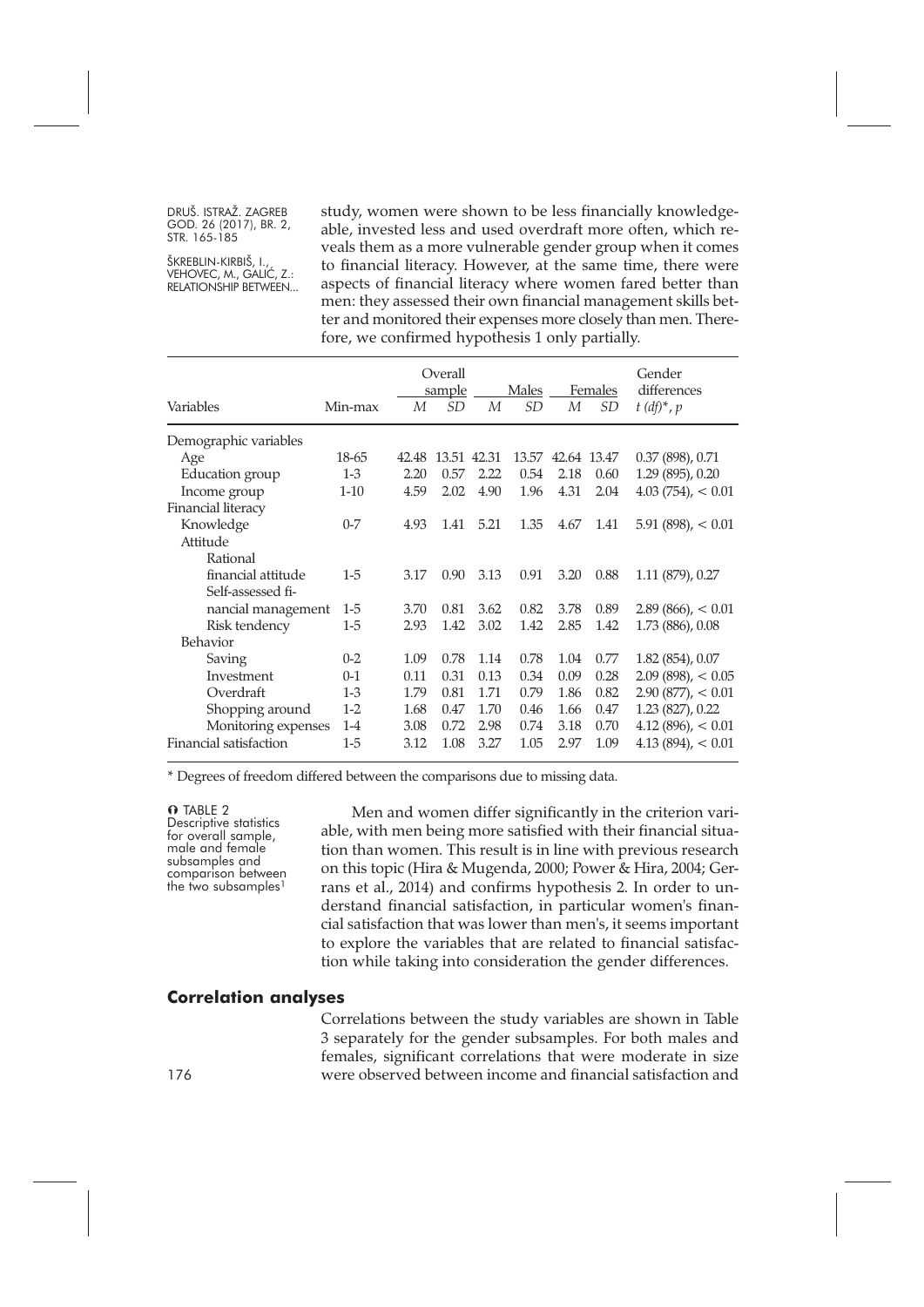ŠKREBLIN-KIRBIŠ, I., VEHOVEC, M., GALIĆ, Z.: RELATIONSHIP BETWEEN... between saving and financial satisfaction. Participants who had higher household income and saved more reported higher financial satisfaction. Additionally, when looking only at the male subsample, significant correlations revealed that those more financially satisfied were the ones who held a more rational financial attitude, reported better financial management skills, had higher risk tendency, invested more, used overdraft less often, and who monitored their expenses more tightly. In the female subsample, there were fewer significant correlations. Financially more satisfied were the women who were younger, more educated, who invested more, and used overdraft less often. Though significant, all the mentioned correlations were relatively low in size.

Previous research documented that more knowledge is related to higher satisfaction (Akin, et al., 2012; Murphy, 2013). Gerrans et al. (2014) also reported a relationship between financial knowledge and financial satisfaction, but only for males and not for females. In contrast to these findings, when the financial knowledge – financial satisfaction correlation was analyzed, no significant relationship between the two variables either for men or for women was found. Considering that the correlation between financial knowledge and financial satisfaction when found is generally quite low and sometimes even non-significant, the boundary conditions for that relationship (i.e., possible moderating effects) should be more thoroughly explored.

For correlations between financial literacy and financial satisfaction variables, the significance of the differences in correlations between financial literacy and financial satisfaction using the Fisher r-to-z calculations was tested and several significant differences were found. Financial satisfaction was more strongly correlated with rational financial attitude  $(z = -4.02, p < 0.01)$ , self-assessment of financial management  $(z = 2.41, p < 0.05)$  and monitoring expenses  $(z = 3.00, p < 0.01)$ for men than for women. Based on this finding it seems that, when compared to women, men's financial satisfaction is more strongly related to some aspects of their financial attitudes and financial behavior. It is not certain whether males are more financially satisfied because they scored higher on these components of financial literacy, or they score higher because of their higher financial satisfaction. In order to explore the causal nature of this relationship, the best methodological approach for future research would be an experimental design (e.g., training in monitoring expenses). Furthermore, considering the significantly smaller correlations between financial satisfaction and financial literacy variables for females, possibilities for new research are opened up with the aim of detecting additional aspects of financial attitudes or financial behavior that could be important determinants of female finan-177 cial satisfaction.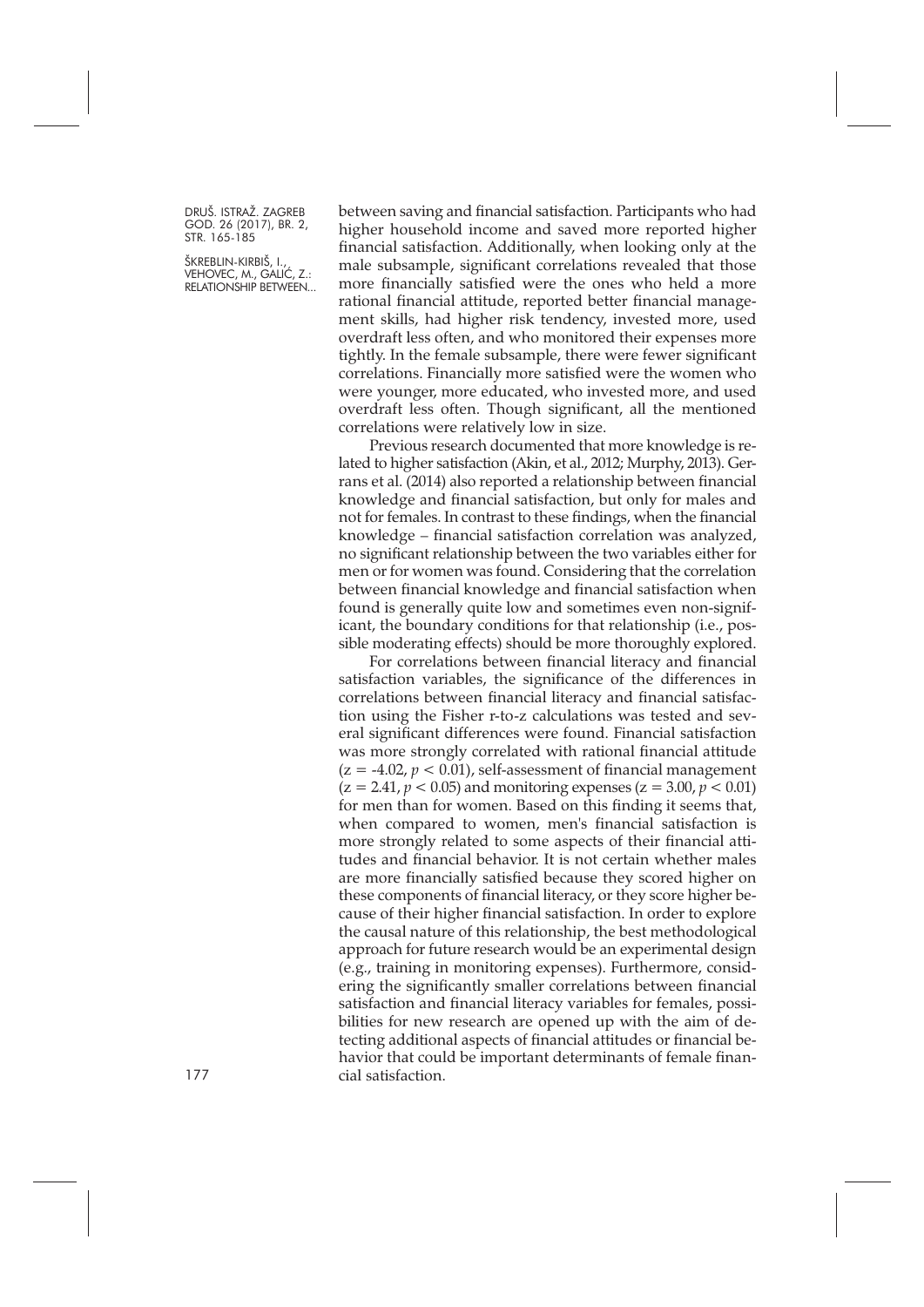| 178             |                                   |                |                          |           |           |          |          |                |            | and males below the<br>main diagonal) | Bivariate correlations<br>between the study<br>variables for gender<br>groups (females above | <b>→ TABLE 3</b> | ŠKREBLIN-KIRBIŠ, I.,<br>VEHOVEC, M., GALIĆ, Z.:<br>RELATIONSHIP BETWEEN | DRUŠ. ISTRAŽ. ZAGREB<br>GOD. 26 (2017), BR. 2,<br>STR. 165-185 |
|-----------------|-----------------------------------|----------------|--------------------------|-----------|-----------|----------|----------|----------------|------------|---------------------------------------|----------------------------------------------------------------------------------------------|------------------|-------------------------------------------------------------------------|----------------------------------------------------------------|
|                 |                                   |                |                          |           |           |          |          |                |            |                                       |                                                                                              |                  |                                                                         |                                                                |
|                 |                                   | $\overline{ }$ | $\sim$                   | 3         | 4         | S        | $\circ$  | $\overline{ }$ | $^{\circ}$ | $\sigma$                              | 10                                                                                           | $\Box$           | $\overline{12}$                                                         | 13                                                             |
|                 | Financial satisfaction            |                | $-0.16**$                | $-0.21**$ | $0.34**$  | 0.09     | $-0.09$  | 0.07           | 0.05       | $0.39**$                              | $0.17**$                                                                                     | $-0.27**$        | $-0.06$                                                                 | $-0.03$                                                        |
| N               | Age                               | $-0.05$        | $\overline{\phantom{0}}$ | $0.17**$  | $-0.14**$ | 0.04     | $-0.04$  | $0.15***$      | $-0.07$    | $-0.07$                               | $-0.04$                                                                                      | $0.10*$          | $-0.06$                                                                 | $0.11$ <sup><math>\cdot</math></sup>                           |
| 3               | Education group                   | 0.08           | 0.08                     |           | $0.40**$  | $0.26**$ | $-0.02$  | 0.02           | 0.07       | $0.28**$                              | $0.13**$                                                                                     | $-0.05$          | $0.15**$                                                                | 0.07                                                           |
| 4               | Income                            | $0.43**$       | $-0.12*$                 | $0.26*$   |           | $0.20**$ | $-0.12*$ | $-0.01$        | 0.11       | *<br>$0.33**$                         | $0.21**$                                                                                     | $-0.10*$         | $0.17**$                                                                | $-0.06$                                                        |
| 5               | Knowledge                         | 0.06           | $0.21**$                 | $0.27*$   | $0.25*$   |          | $-0.05$  | $0.19**$       | $-0.04$    | $0.10*$                               | 0.05                                                                                         | $-0.10*$         | $0.11*$                                                                 | 0.07                                                           |
| $\circ$         | Rational financial attitude       | $0.18**$       | 0.00                     | 0.08      | 0.08      | $0.10*$  |          | 0.06           | $-0.08$    | $-0.01$                               | $-0.04$                                                                                      | $-0.02$          | $0.05\,$                                                                | 0.09                                                           |
| $\sim$          | Financial management              | $0.23**$       | 0.08                     | $0.14*$   | $0.11*$   | $0.10*$  | $0.30**$ | $\overline{ }$ | 0.00       | $0.07\,$                              | 0.00                                                                                         | $-0.06$          | $0.16**$                                                                | $0.36**$                                                       |
| $^{\circ}$      | Risk tendency                     | $0.12*$        | $-0.07$                  | $0.11*$   | 0.10      | 0.02     | 0.04     | $0.19**$       |            | $0.14**$                              | $0.10*$                                                                                      | $-0.01$          | 0.06                                                                    | $-0.01$                                                        |
| Ó               | Saving                            | $0.41**$       | $-0.01$                  | $0.21**$  | $0.26**$  | $0.14**$ | $0.15**$ | $0.19**$       | 0.06       |                                       | $0.13**$                                                                                     | $-0.33**$        | 0.09                                                                    | 0.03                                                           |
| $\Box$          | Investment                        | $0.16**$       | 0.08                     | $0.10*$   | 0.10      | 0.06     | 0.03     | $0.11*$        | $0.11*$    | 0.07                                  |                                                                                              | 0.04             | 0.08                                                                    | $-0.06$                                                        |
| $\Box$          | Overdraft                         | $-0.18**$      | 0.06                     | $-0.08$   | 0.03      | $-0.03$  | $-0.04$  | $-0.11*$       | $-0.01$    | $-0.28**$                             | $-0.00$                                                                                      |                  | 0.04                                                                    | 0.01                                                           |
| $\overline{c}$  | Shopping around                   | 0.02           | $-0.09$                  | 0.06      | $0.18*$   | 0.02     | 0.10     | $0.15***$      | $0.16**$   | 0.06                                  | 0.03                                                                                         | 0.04             |                                                                         | 0.06                                                           |
| $\overline{13}$ | Monitoring expenses               | $0.17**$       | $0.10*$                  | 0.04      | 0.07      | 0.06     | $0.28**$ | $0.47**$       | 0.02       | $0.14**$                              | 0.08                                                                                         | $-0.00$          | $0.12*$                                                                 | $\overline{ }$                                                 |
|                 | Note: $* p < 0.05$ , $* p < 0.01$ |                |                          |           |           |          |          |                |            |                                       |                                                                                              |                  |                                                                         |                                                                |

1 7 8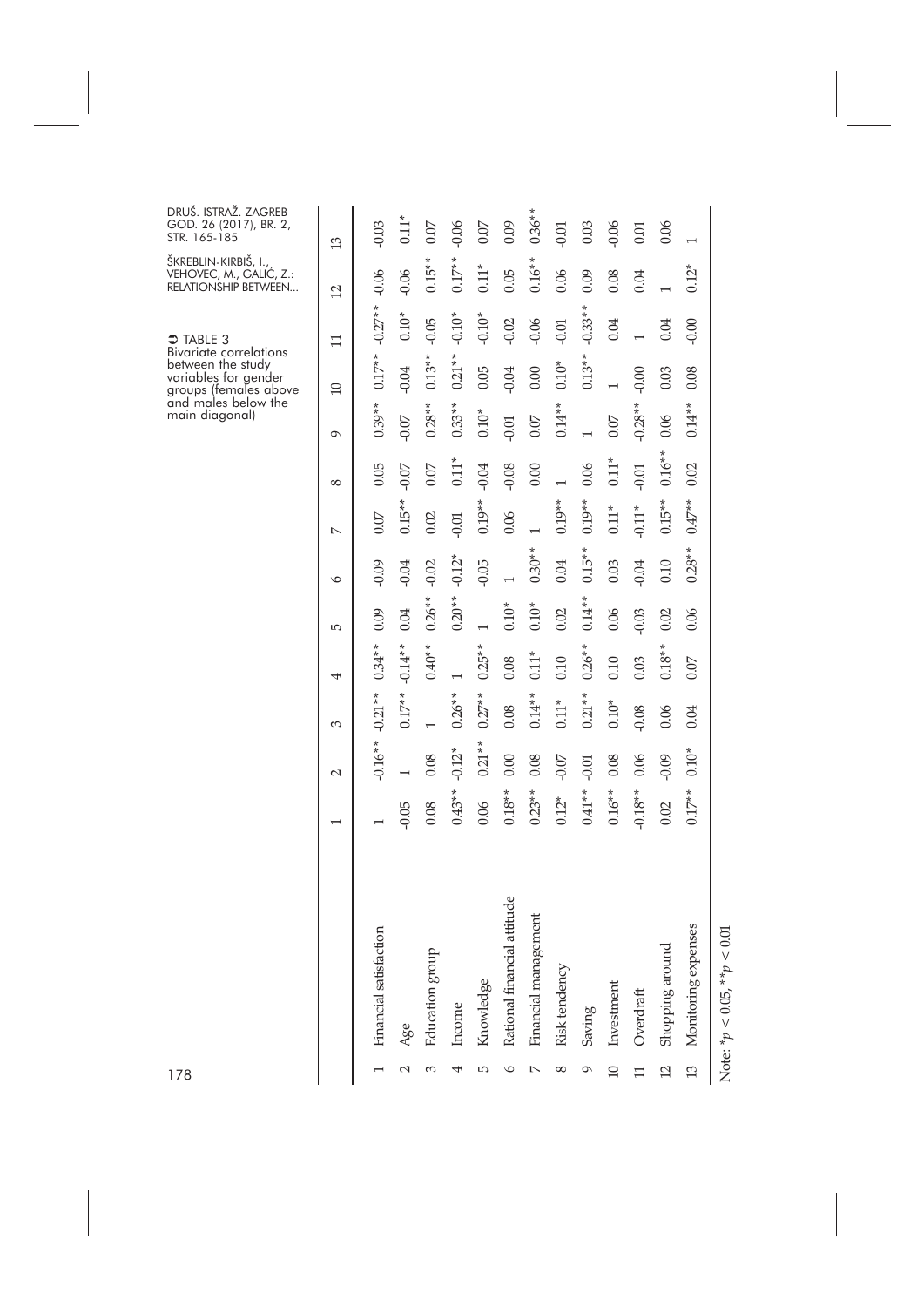#### **Regression analysis – gender interaction in explaining financial satisfaction**

In order to better understand the gender differences in the relationship between financial literacy components and financial satisfaction, hierarchical multiple regressions were performed. It was believed that, in addition to examining bivariate relationships, simultaneous testing of control variables and the financial literacy components should be performed. Only in this way the unique contributions of financial literacy components, controlled for their interrelations with the demographic variables and other components of financial literacy, could be estimated. When considering the relationship between financial literacy and financial satisfaction separately for men and women (Table 4), we notice several gender differences. The overall regression model explained more financial satisfaction variance for men  $(34%)$  than women  $(23%)$ . The demographic variables (income in particular) explained 17% of this variance for men, and 12% for women. The financial attitudes added to the explanation more in the male (7%) than in the female subsample (1%), with significant predictors being different for men (rational financial attitude and financial management were positively related to the criterion) and women (no significant attitude predictors). The financial behaviors explained an additional 13% of the variance in both subsamples, but significant predictors differed between the gender groups. More statistically significant predictors for men were saving and investment (both positive), and saving, investment (both positive), and less overdraft (negative) for women. An unexpected negative relationship was observed for shopping around in the female sample, but considering that its bivariate correlation with financial satisfaction was non-significant, its significance as a predictor probably follows from its intercorrelations with other predictors and represents a suppressor effect. The financial behavior component explained most of the financial satisfaction variance. This was followed by financial attitudes, while financial knowledge was not shown to be a significant predictor of financial satisfaction. The regression model used is in line with Joo and Grable's (2004) model, according to which the single best method for improving financial satisfaction is improvement of financial behaviors. Additionally, the results of our research showed that some predictors of financial satisfaction are gender specific.

As a more strict test of the differential relationship between the financial literacy components and financial satisfaction between the two gender groups, a moderated multiple regression analysis was also performed. First, the continuous 179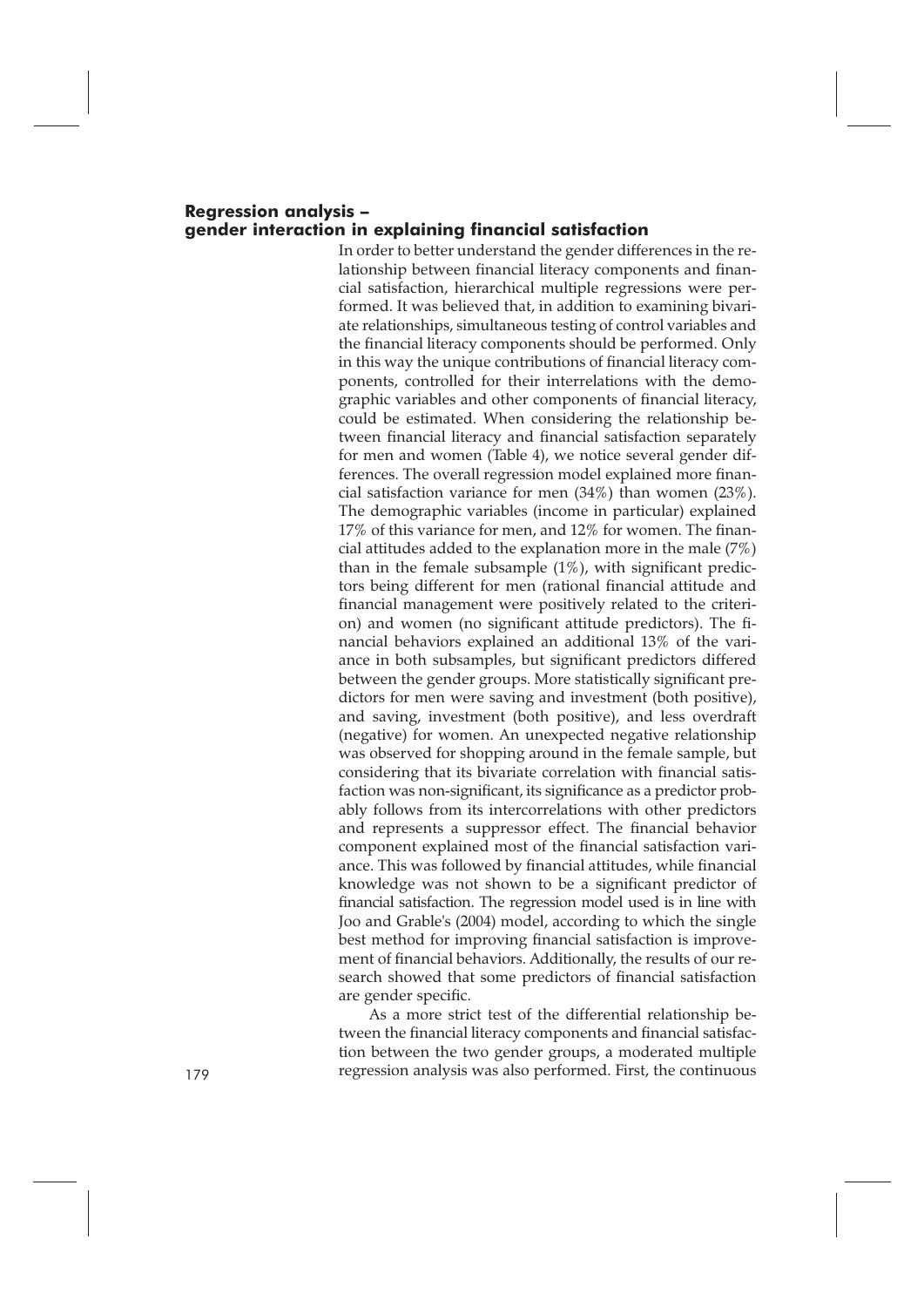ŠKREBLIN-KIRBIŠ, I., VEHOVEC, M., GALIĆ, Z.: RELATIONSHIP BETWEEN... predictors were standardized in order to avoid multi-collinearity problems. Interaction terms were calculated as products between gender and the standardized predictors. Variables were entered into equations in two blocks. In the first block, the demographic variables as controls (including gender) were entered and all the financial literacy variables, and, in the second block, the interaction terms.

|                                | Males    |                |          |          | Females        |                |          |                |
|--------------------------------|----------|----------------|----------|----------|----------------|----------------|----------|----------------|
|                                | B        | B              | B        | B        | B              | B              | B        | B              |
|                                | block    | block          | block    | block    | block          | block          | block    | block          |
| Predictors                     | 1        | $\overline{2}$ | 3        | 4        | $\mathbf{1}$   | $\overline{2}$ | 3        | $\overline{4}$ |
| Demographic variables          |          |                |          |          |                |                |          |                |
| Age                            | 0.06     | 0.08           | 0.06     | 0.06     | $-0.07$        | $-0.07$        | $-0.08$  | $-0.10$        |
| Education group                | 0.04     | 0.04           | 0.00     | 0.05     | 0.00           | $-0.01$        | 0.00     | $-0.04$        |
| Income                         | $0.41**$ | $0.41**$       | $0.40**$ |          | $0.34**0.33**$ | $0.33**$       | $0.33**$ | $0.23**$       |
| Financial literacy - knowledge |          |                |          |          |                |                |          |                |
| Knowledge                      |          | $-0.06$        | $-0.07$  | $-0.08$  |                | 0.02           | 0.01     | $-0.01$        |
| Financial literacy - attitude  |          |                |          |          |                |                |          |                |
| Rational financial attitude    |          |                | $0.11*$  | $0.10*$  |                |                | $-0.06$  | $-0.07$        |
| Financial management           |          |                | $0.19**$ | $0.12*$  |                |                | 0.05     | 0.05           |
| Risk tendency                  |          |                | 0.07     | 0.07     |                |                | $-0.01$  | $-0.05$        |
| Financial literacy – behavior  |          |                |          |          |                |                |          |                |
| Saving                         |          |                |          | $0.31**$ |                |                |          | $0.27**$       |
| Investment                     |          |                |          | $0.11*$  |                |                |          | $0.11*$        |
| Overdraft                      |          |                |          | $-0.08$  |                |                |          | $-0.16**$      |
| Shopping around                |          |                |          | $-0.06$  |                |                |          | $-0.11*$       |
| Monitoring expenses            |          |                |          | 0.03     |                |                |          | $-0.03$        |
| Model summary                  |          |                |          |          |                |                |          |                |
| R                              | $0.42**$ | $0.42**$       | $0.49**$ |          | $0.61**0.35**$ | 0.35           | $0.36**$ | $0.51**$       |
| Adjusted R <sup>2</sup>        | 0.17     | 0.17           | 0.23     | 0.34     | 0.12           | 0.11           | 0.11     | 0.23           |
| R <sup>2</sup> change          | $0.17**$ | 0.00           | $0.07**$ |          | $0.13**0.12**$ | 0.00           | 0.01     | $0.13**$       |

Note: \**p* < 0.05, \*\**p* < 0.01

**O** TABLE 4<br>Regression analysis results of predicting<br>financial satisfaction<br>for male and female<br>sample

The interaction terms block was marginally significant in predicting financial satisfaction ( $p = 0.051$ ). Among the predictors in the block, the interaction between rational financial attitude and gender was significant. This suggests that the dynamics between financial satisfaction and this particular aspect of financial literacy is gender specific. In order to understand the exact nature of the interaction, the lines reflecting the relationship between rational financial attitude and financial satisfaction were plotted separately for male and female participants (Figure 2). For both groups, their scores on financial satisfaction for the participants that were one standard deviation below and above the mean on rational financial attitude were calculated and plotted. Men holding more rational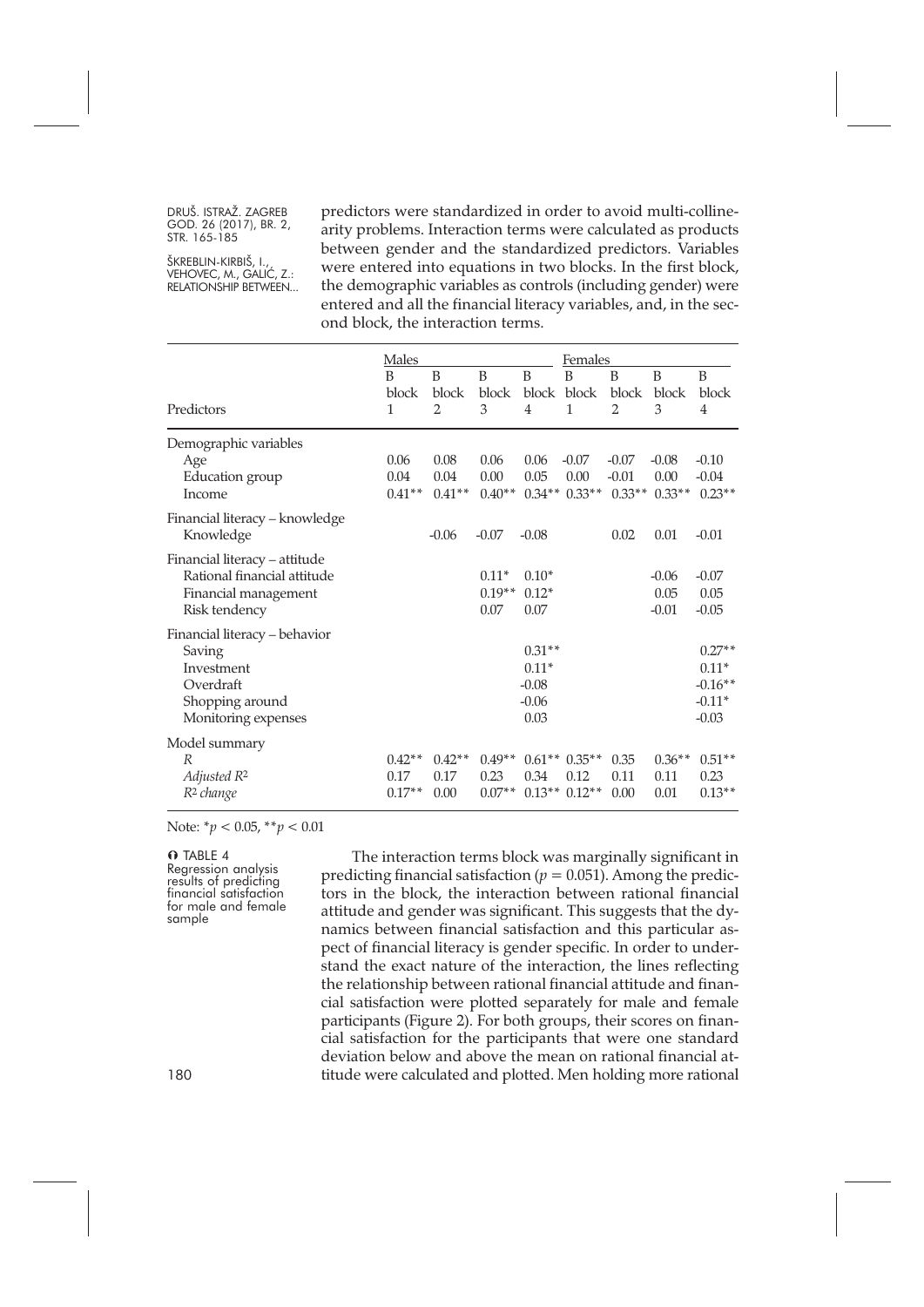ŠKREBLIN-KIRBIŠ, I., VEHOVEC, M., GALIĆ, Z.: RELATIONSHIP BETWEEN...

financial attitudes tend to be more satisfied with their financial situation. The relationship works in the opposite direction for females: women holding a more rational financial attitude tend to be less satisfied with their financial situation. Though separate regression analyses shown in Table 4 suggested more interaction effects, only the interaction between rational financial attitude and gender was shown to be significant. A probable reason for this finding can be attributed to the influence of the measurement error on the statistical power of our analyses to detect significant effects (Aguinis, 1995).



 $\supset$  FIGURE 2 Relationship between<br>rational financial<br>attitude and financial<br>satisfaction for males<br>and females

#### **Research implications**

The research findings imply that educational programs aimed at improving financial literacy should focus strongly on the behavioral component, in particular on saving and investment behavior. Individuals should be encouraged to save and invest more in order to increase their financial satisfaction.

Moreover, educational programs should be tailored to accommodate gender differences in financial knowledge. They could incorporate a review and discussion of gender differences in financial literacy and financial satisfaction. In such a way, self-awareness of an individual's strengths and weaknesses might be encouraged. Women could learn from men about areas in which they score better on financial literacy such as knowledge, investment and using overdraft, while men could learn from women about self-management skills and monitoring expenses.

When designing educational programs for men, a strong focus should be on the encouragement of a rational financial attitude. We should be careful with such an approach for females before understanding more about the mechanisms underneath the relationship of financial attitude and financial 181 satisfaction.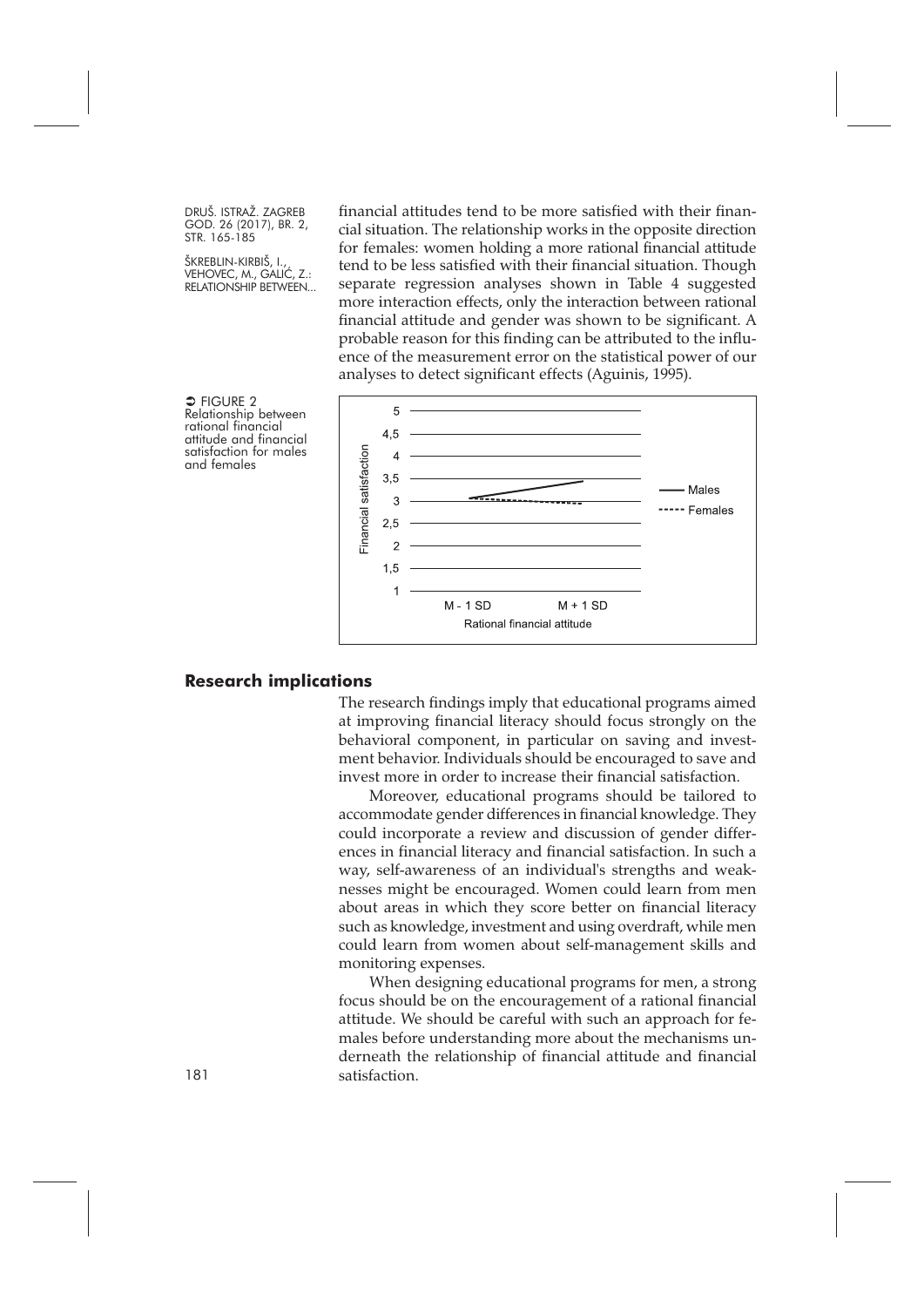#### **Research limitations**

The correlational design used in this study does not allow for any causal conclusions. In order to investigate the possible causal effects between financial literacy and financial satisfaction, experimental and/or longitudinal design should be employed. For example, random samples of participants should be assigned to various educational or control conditions and the effects of education on financial behavior and financial satisfaction tracked during a certain time period.

Another important limitation is related to the measurement of the constructs employed in this study. For example, several constructs were measured with single-item measures and internal consistency of those that consisted of several items was mediocre (Cronbach alpha ranged between 0.41 and 0.58 for scale variables). However, the measurement problem is not unique to this study, but typical of the studies that deal with financial literacy issues. Considering that this field of research is still in its infancy, future research should be oriented towards the development of instruments for financial literacy measurement.

Another limitation of this study is related to the sample and generalizability of the findings. Similar to other research that is being conducted on samples from general population using CATI methodology, it is questionable to what extent participants who accepted to participate in the survey and completed it represent the whole population. However, it must be emphasized that the sample in this study was relatively large and reflects well the population in terms of gender, age group and region. Considering the trend of decline in the response rate in telephone surveys (Curtin, Presser, & Singer, 2005), as well as the nature of the topic, a "face to face" survey should be considered in future studies.

# **CONCLUSION**

This study reveals that women are less financially knowledgeable, invest less and use overdraft more often, making them the more vulnerable gender group in terms of financial literacy. However, at the same time, there are aspects of financial literacy where women score better than men: they estimate their own financial management skills better and monitor their expenses more closely than men. This study also shows that women are less financially satisfied when compared to men.

The bivariate relationships between the financial literacy components and financial satisfaction are different for men and women. When compared to women, men's financial sat-182 isfaction is more strongly related to some aspects of financial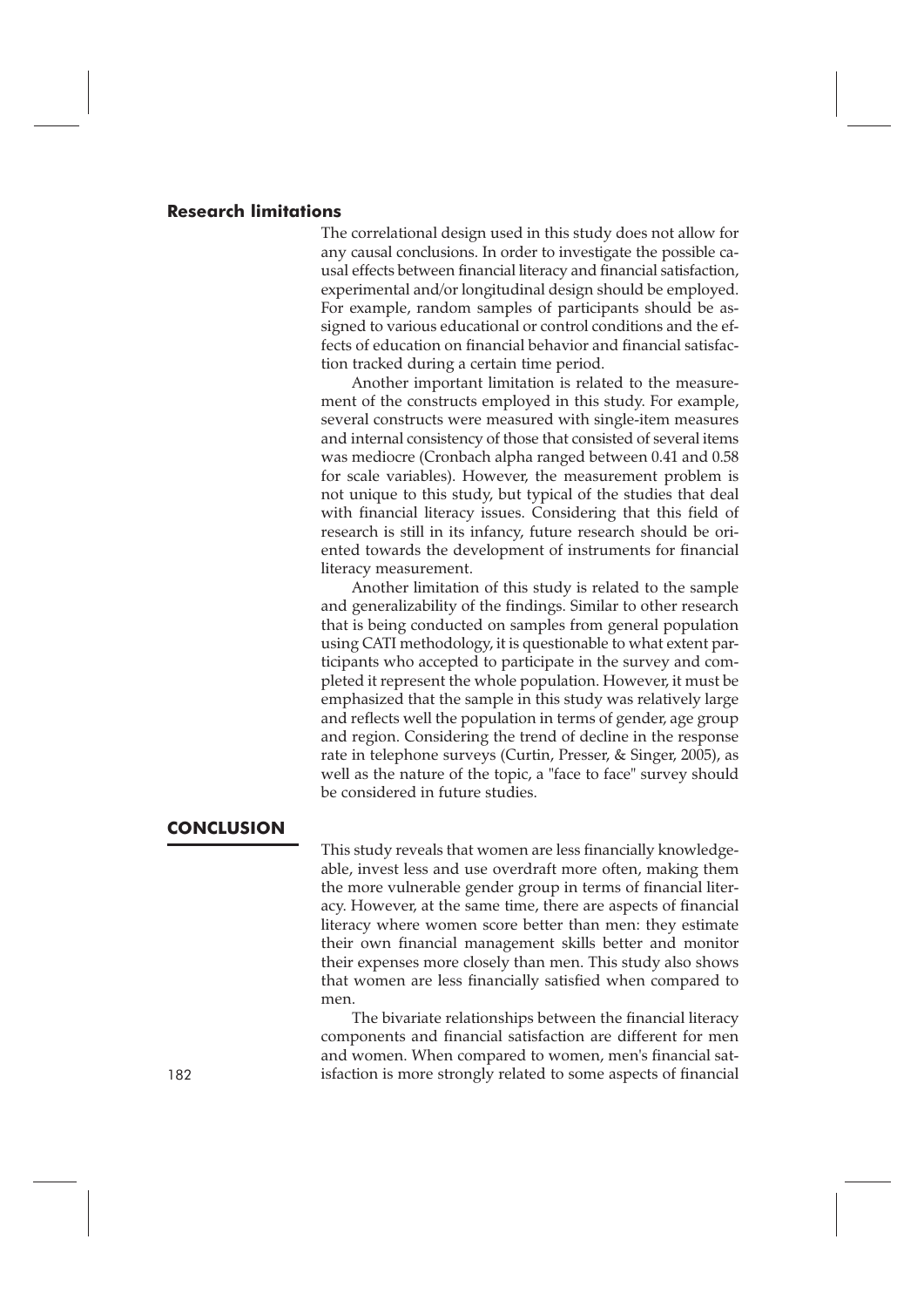ŠKREBLIN-KIRBIŠ, I., VEHOVEC, M., GALIĆ, Z.: RELATIONSHIP BETWEEN... literacy such as rational financial attitude, self-assessment of financial management and monitoring expenses. Multivariate analyses revealed that for financial satisfaction, the most important component of financial literacy was financial behavior, for both females and males. However, the pattern of the relationship between the financial literacy components and financial satisfaction is somewhat different for the two gender groups.

#### **NOTES**

1 A two way ANOVA was conducted in order to test for possible interaction between the effects of gender and education level on financial satisfaction and all financial literacy components. Except for risk tendency, the interaction terms were non-significant in all other cases, indicating that the interplay between education and gender probably did not influence our findings.

#### **REFERENCES**

Aguinis, H. (1995). Statistical power problems with moderated multiple regression in management research. *Journal of Management, 21*(6), 1141–1158. [https://doi.org/10.1016/0149-2063\(95\)90026-8](https://doi.org/10.1016/0149-2063(95)90026-8)

Akin, G. G., Aysan, A. F., Ozcelik, S., & Yildiran, L. (2012). Credit card satisfaction and financial literacy: Evidence from an emerging market economy. *Emerging Markets Finance and Trade, 48*(S5), 103–115. <https://doi.org/10.2753/REE1540-496X4806S508>

Ali, A., Rahman, M., & Bakar, A. (2015). Financial satisfaction and the influence of financial literacy in Malaysia. *Social Indicators Research, 120*(1), 137–156. <https://doi.org/10.1007/s11205-014-0583-0>

Atkinson, A., & Messy, F. (2012). *Measuring financial literacy*. OECD Working Papers on Finance, Insurance and Private Pensions. <https://doi.org/10.1787/5k9csfs90fr4-en>

Cheng, P., Lin, Z., & Liu, Y. (2011). Do women pay more for mortgages? *Journal of Real Estate Finance and Economics, 43*(4), 423–440. <https://doi.org/10.1007/s11146-009-9214-y>

Curtin, R., Presser, S., & Singer, E. (2005). Changes in telephone survey nonresponse over the past quarter century. *Public Opinion Quarterly, 69*(1), 87–98. <https://doi.org/10.1093/poq/nfi002>

Farrell, L., Fry, T. R. L., & Risse, L. (2016). The significance of financial self-efficacy in explaining women's personal finance behaviour. *Journal of Economic Psychology, 54,* 85–99. [https://doi.org/10.1016/j.joep.](https://doi.org/10.1016/j.joep.2015.07.001) [2015.07.001](https://doi.org/10.1016/j.joep.2015.07.001)

Fonseca, R., Mullen, K. J., Zamarro, G., & Zissimopoulos, J. (2012). What explains the gender gap in financial literacy? The role of household decision making. *Journal of Consumer Affairs, 46*(1), 90–106. <https://doi.org/10.1111/j.1745-6606.2011.01221.x>

Gerrans, P., Speelman, C., & Campitelli, G. (2014). The relationship between personal financial wellness and financial wellbeing: A structural equation modelling approach. *Journal of Family and Economic Issues,* 183 *35*(2), 145–160. <https://doi.org/10.1007/s10834-013-9358-z>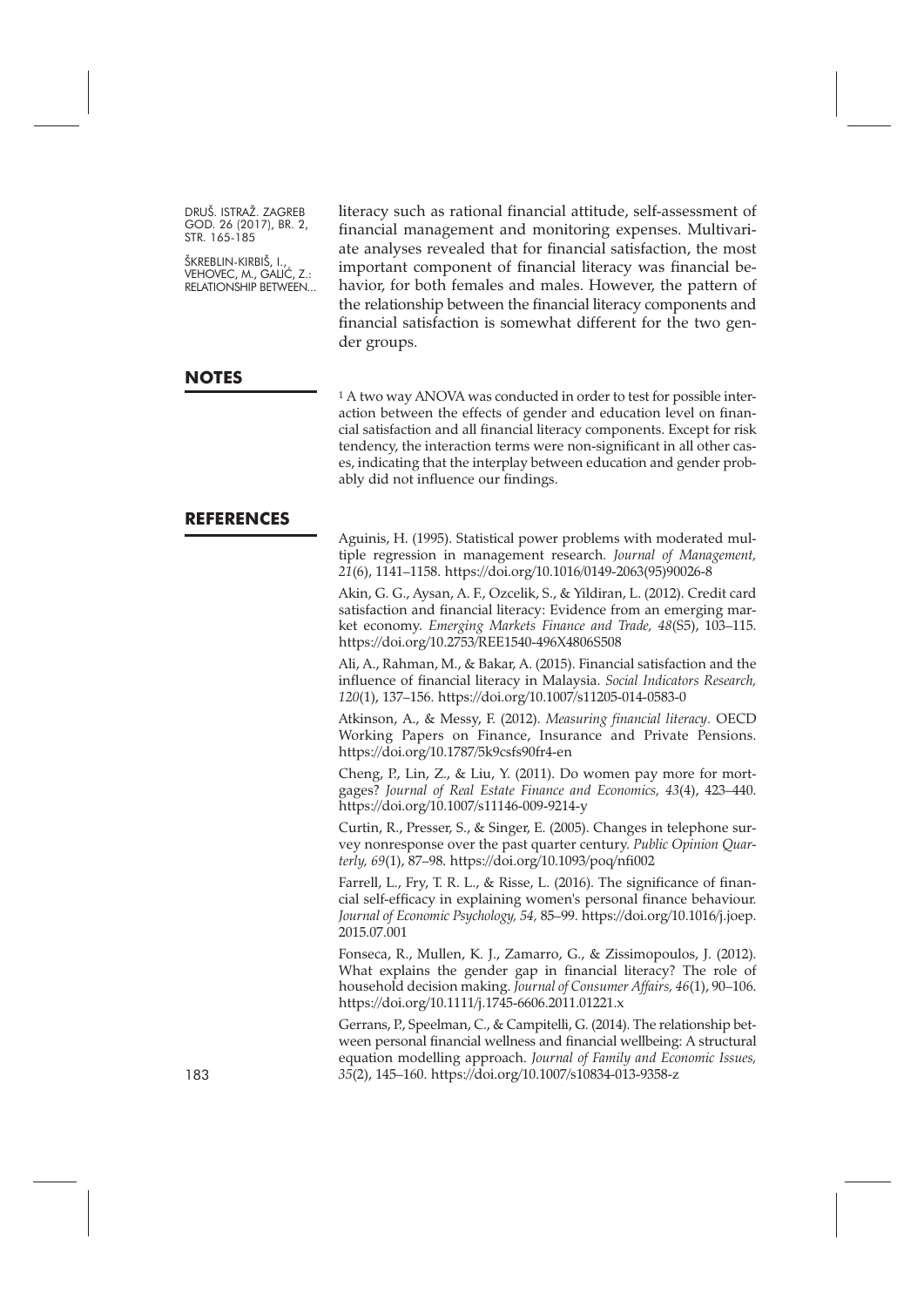ŠKREBLIN-KIRBIŠ, I., VEHOVEC, M., GALIĆ, Z.: RELATIONSHIP BETWEEN... Guven, C. (2012). Reversing the question: Does happiness affect consumption and savings behavior? *Journal of Economic Psychology, 33*(4), 701–717. <https://doi.org/10.1016/j.joep.2012.01.002>

Hira, T. K., & Loibl, C. (2005). Understanding the impact of employer-provided financial education on workplace satisfaction. *Journal of Consumer Affairs, 39*(1), 173–194. [https://doi.org/10.1111/j.174566](https://doi.org/10.1111/j.1745-6606.2005.00008.x) [06.2005.00008.x](https://doi.org/10.1111/j.1745-6606.2005.00008.x)

Hira, T. K., & Mugenda, O. M. (2000). Gender differences in financial perceptions, behaviors and satisfaction. *Journal of Financial Counselling and Planning, 13*(2), 86–92.

Hsu, J. W. (2011). Aging and strategic learning: The impact of spousal incentives on financial literacy. FEDS Working Paper No. 2011-53. *SSRN Electronic Journal*. <https://doi.org/10.2139/ssrn.1969411>

Joo, S., & Grable, J. E. (2004). An exploratory framework of the determinants of financial satisfaction. *Journal of Family and Economic Issues, 25*(1), 25–50. <https://doi.org/10.1023/B:JEEI.0000016722.37994.9f>

Lusardi, A., & Mitchell, O. S. (2007). Financial literacy and retirement preparedness: Evidence and implications for financial education. *Business Economics, 42*(1), 35–44.

Lusardi, A., & Mitchell, O. S. (2011). Financial literacy around the world: An overview. *Journal of Pension Economics and Finance, 10*(04), 497–508. <https://doi.org/10.1017/S1474747211000448>

Lusardi, A., & Mitchell, O. S. (2014). The economic importance of financial literacy: Theory and evidence. *Journal of Economic Literature, 52*(1), 5–44. <https://doi.org/10.1257/jel.52.1.5>

Mahdavi, M., & Horton, N. J. (2014). Financial knowledge among educated women: Room for improvement. *Journal of Consumer Affairs, 48*(2), 403–417. <https://doi.org/10.1111/joca.12032>

Murphy, J. L. (2013). Psychosocial factors and financial literacy. *Social Security Bulletin, 73*(1), 73–81.

OECD INFE (2011). *Measuring financial literacy: Questionnaire and guidance notes for conducting an internationally comparable survey of financial literacy*. Paris: OECD Available at [http://www.oecd.org/finance/finan](http://www.oecd.org/finance/financial-education/49319977.pdf) [cial-education/49319977.pdf](http://www.oecd.org/finance/financial-education/49319977.pdf)

Plagnol, A. C. (2011). Financial satisfaction over the life course: The influence of assets and liabilities. *Journal of Economic Psychology, 32*(1), 45–64. <https://doi.org/10.1016/j.joep.2010.10.006>

Power, M. L., & Hira, T. K. (2004). University-provided retirement planning support and retiree financial satisfaction during retirement: Differences by gender, job classification, and planning behavior. *Risk Management & Insurance Review, 7*(2), 121–149. [https://doi.org/](https://doi.org/10.1111/j.1098-1616.2004.00041.x) [10.1111/j.1098-1616.2004.00041.x](https://doi.org/10.1111/j.1098-1616.2004.00041.x)

Robb, C. A., Babiarz, P., & Woodyard, A. (2012). The demand for professionals' advice: The role of financial knowledge, satisfaction, and confidence. *Financial Services Review, 21*(4), 291–305.

Škreblin Kirbiš, I., Tomić, I., & Vehovec, M. (2011). Mirovinska pismenost i štednja za treću životnu dob (Pension literacy and savings for the third age). *Revija za socijalnu politiku, 18*(2), 127–148. [https://doi.](https://doi.org/10.3935/rsp.v18i2.1004) [org/10.3935/rsp.v18i2.1004](https://doi.org/10.3935/rsp.v18i2.1004)